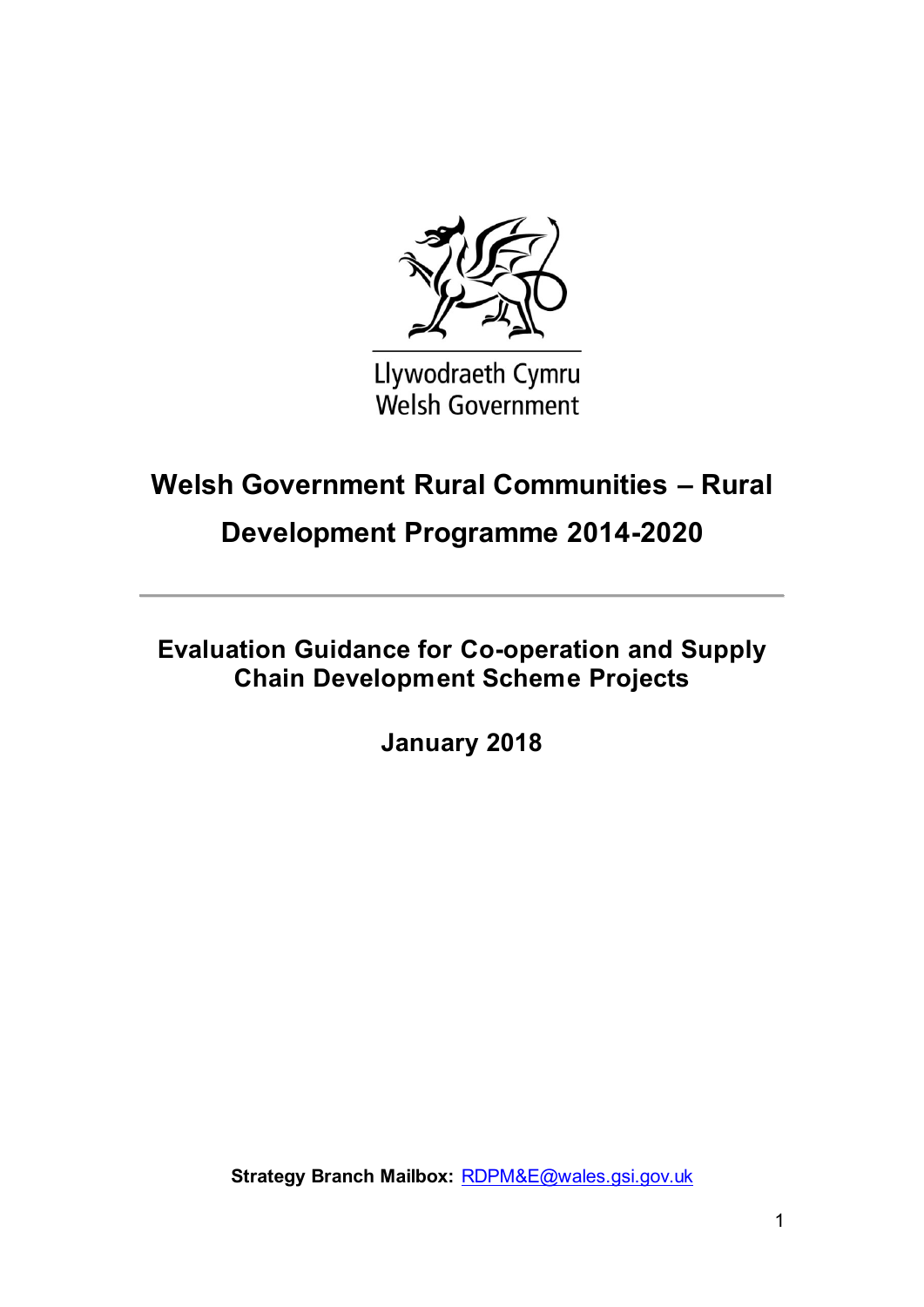## **Contents**

| 1.1.  |                                                                      |  |
|-------|----------------------------------------------------------------------|--|
| 1.2   |                                                                      |  |
| 1.4   |                                                                      |  |
|       |                                                                      |  |
|       |                                                                      |  |
| 2.2   |                                                                      |  |
| 2.3   | Research Questions and the Common Evaluation Questions for the Rural |  |
|       |                                                                      |  |
|       |                                                                      |  |
| 3.1   |                                                                      |  |
| 3.2   |                                                                      |  |
| 3.3   |                                                                      |  |
| 3.3.2 |                                                                      |  |
|       | Section 4: Commissioning and managing the evaluation  22             |  |
| 4.1   |                                                                      |  |
| 4.2   |                                                                      |  |
| 4.3   |                                                                      |  |
| 4.4   |                                                                      |  |
| 4.5   |                                                                      |  |
| 4.6   |                                                                      |  |
| 4.7   |                                                                      |  |

#### **List of Tables and annexes**

*Table 1 – Common Evaluation Question example – Priority 6A Table 2 – List of Research Methods Table 3 - Evaluation quality control responsibilities Table 4 – Specification template Annex 1 – Further Guidance Annex 2 – List of Focus Area related Common Evaluation Questions Annex 3 – Evaluation Schedule 2014-2020 RDP*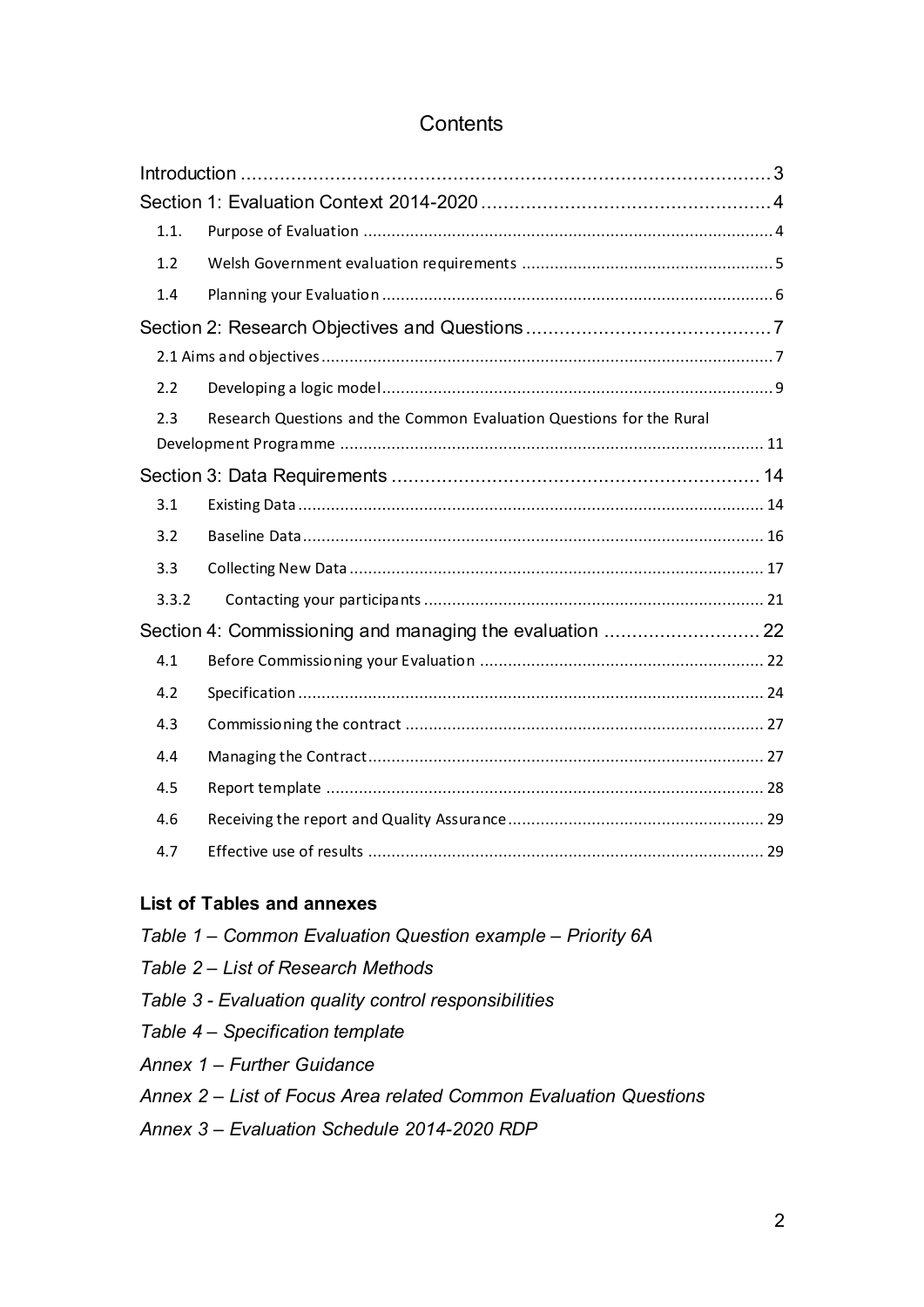### <span id="page-2-0"></span>**Introduction**

This document provides guidance on evaluating Co-operation and Supply Chain Development Scheme (C&SCDS) projects funded by the European Agricultural Fund for Rural Development (EAFRD). Separate guidance on monitoring and the performance indicators specific to the whole WGRC-RDP 2014-2020 is in the process of being developed and will be made available in the future.

This guidance contains four sections:

- **Section 1**: explains the rationale for evaluation of C&SCDS and places evaluation within the context of European Commission and Welsh Government requirements. It addresses common issues with evaluation in the context of the RDP.
- **Section 2**: outlines the importance of clearly defining the objectives of your evaluation, and identifying appropriate research questions to guide your work. It includes descriptions of approaches to impact evaluation and a section on logic modelling.
- **Section 3:** explores the data requirements and research methods for evaluating your project. It provides information on monitoring data, baseline, the distinction between qualitative and quantitative research and an overview of some key research methods.
- **Section 4**: includes practical advice on writing, commissioning, implementing and managing the evaluation contract. This includes a standardised specification for evaluations and an example report template.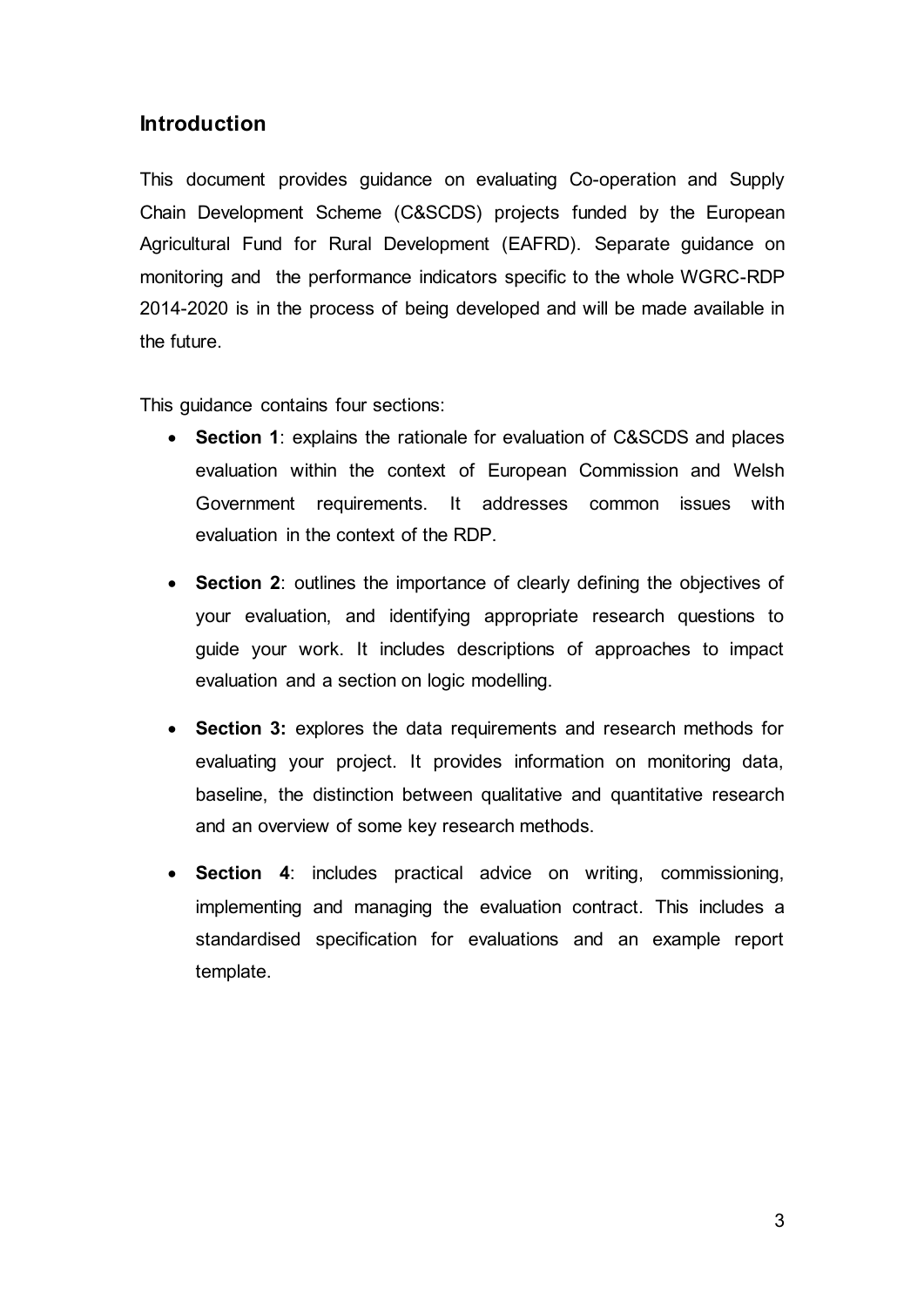#### <span id="page-3-0"></span>**Section 1: Evaluation Context 2014-2020**

In response to feedback received in the previous programme, the Welsh Government has changed its approach to monitoring and evaluation in the WGRC-RDP 2014-2020. This entails a smaller number of indicators than in the last period so that projects can focus on collecting more accurate data. Projects are also being asked to collect accurate beneficiary contact details so that surveys can be undertaken with project beneficiaries to explore the reasons behind wider impacts of the interventions. Evaluations will become the key output for reporting any additional benefits of project interventions that are not captured in the indicator system. The introduction of standard templates will assist in the synthesis of evaluation findings at a national or regional level. Additionally, the Wales Rural Network (WRN) will have a greater role in distributing evaluation reports.

It is anticipated that these changes will result in a proportionate monitoring and evaluation system that is able to more effectively capture the wider impacts of activities. This will result in the easier collation of evidence that demonstrates the strengths and weaknesses of interventions across Wales.

#### <span id="page-3-1"></span>**1.1. Purpose of Evaluation**

The main purpose of evaluation is to learn something about a project, scheme or programme. Evaluation is concerned with investigating the implementation and impact of activities that have been delivered as part of a project. It examines the reasons why indicator results may or may not have been achieved and the extent to which the outputs and results can be attributed directly to the activities of the project. Evaluations also address questions surrounding the quality of interventions and consider contextual factors which may have affected the success of an operation.

Evaluations offer insight into whether an intervention has worked and where improvements may be possible. They can also provide an early indication of any issues which can allow the projects to change practices at an early stage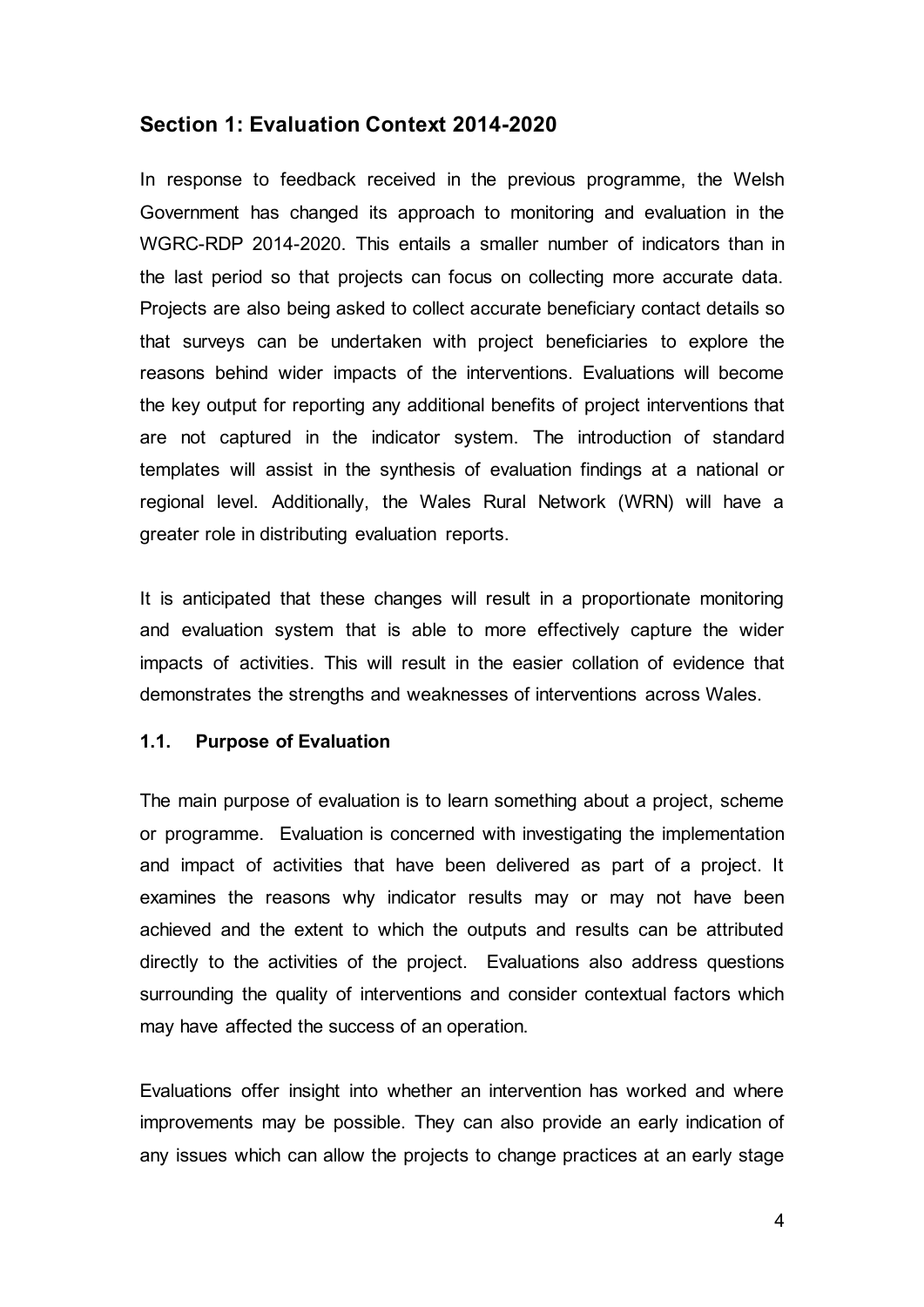if necessary. They therefore enable project managers to improve the design and implementation of their projects. At a wider level evaluations support decision makers within Welsh Government to improve policy and strategy based on evidence.

#### <span id="page-4-0"></span>**1.2 Welsh Government evaluation requirements**

Project participation in evaluations is important because projects bring invaluable knowledge and contacts, as well as a practical perspective on the monitoring and evaluation process in their target area. Projects should therefore:

- Undertake the monitoring and evaluation of their own activity.
- Participate in Programme evaluations of the WGRC-RDP 2014-2020<sup>1</sup>

It is best practice to have evaluation carried out by evaluators independent of the project delivery team. This will help to ensure results and recommendations are impartial. Therefore all projects funded through the Cooperation and Supply Chain Development Scheme should include an independent external evaluation of the project activities. If a project wishes to depart from this approach, please contact Strategy Branch to discuss and agree an alternative approach.

**Evaluation activities should be proportional to the scale of the project being evaluated.** Due to the variety of project activity being delivered through the C&SCD scheme, this guidance does not have the scope to provide a detailed discussion of the most appropriate approach for every type of project. There is no 'one size fits all' approach to evaluation. It is therefore important that all projects consider their own evaluation requirements.

Projects are encouraged to review the Programme level evaluation of the Supply Chain Efficiency Scheme, and project level evaluations of similar activity undertaken in the Rural Development Plan 2007-2013<sup>2</sup>.

 $\overline{a}$ 

<sup>&</sup>lt;sup>1</sup> See Annex 3 for the Programme Evaluation Schedule 2014-2020

 $2$  Examples of SCES project level evaluations can be found on the Wales Rural Network site here: http://gov.wales/topics/environmentcountryside/farmingandcountryside/cap/wales-ruralnetwork/publications/?lang=en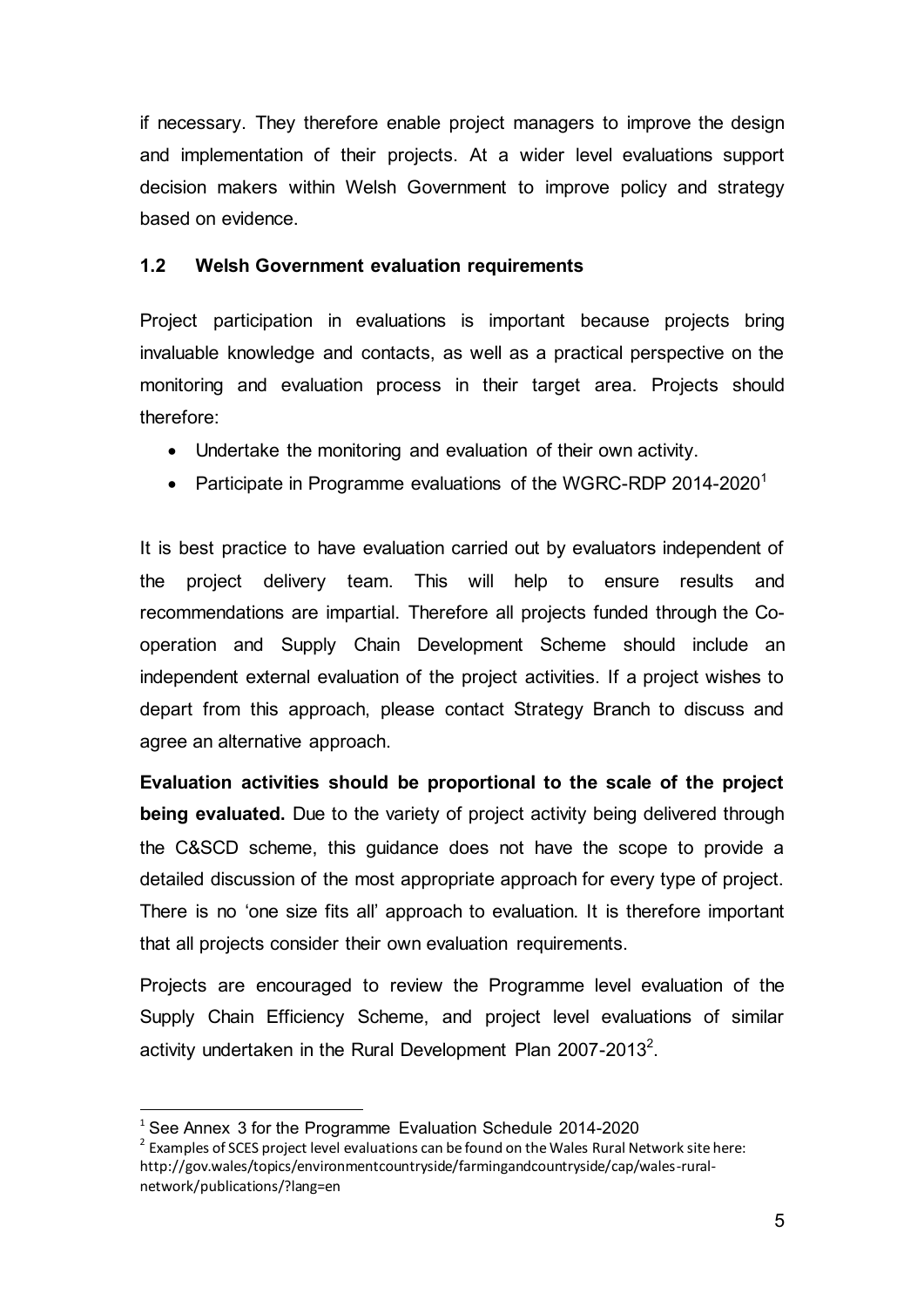The Strategy Branch can provide assistance with devising evaluation specifications, advising on methodologies, sitting on tender scoring panels for evaluation contracts, sitting on evaluation steering groups for meetings with appointed evaluators, and commenting on draft research reports. Please contact the team directly via [RDPM&E@wales.gsi.gov.uk.](mailto:RDPM&E@wales.gsi.gov.uk) 

#### <span id="page-5-0"></span>**1.4 Planning your Evaluation**

It is important that you consider the evaluation requirements of your project from the early stages of its development. Planning what activities will need to be undertaken ensures evaluation take place at the appropriate time and sufficient time and resources are available to allow the evaluation to be completed to a satisfactory quality.

Activities linked to evaluation preparation comprise:

- 1. Consider purpose of evaluation and intended outcomes of evaluation work (for example, do you want to know whether the project was well run? Or about direct outcomes for participants? Or about broader outcomes and impacts beyond immediate participants? These options are explored in more detail in Section 2 below);
- 2. Develop project-specific evaluation questions linked to the aims and objectives of the project, identify links to indicators and relevant common evaluation questions;
- 3. Review potential approaches to the assessment of results and impacts (for final evaluations) and select proposed evaluation methods/ approach;
- 4. Establish data requirements and how that data will be collected. Data should be collected in an electronic format, stored and shared securely ensure arrangements for data collection and storage are compliant with the Data Protection Act<sup>3</sup> and, from 2018, the General Data Protection Regulation<sup>4</sup>;
- 5. Prepare privacy notices and agreements which allow the data to be shared as required for the evaluation;
- 6. Identify the budget required and project governance arrangements;
- 7. Prepare a specification and plan tendering procedures (if external evaluators are conducting the evaluation). A specification template is available in Section 3.3; and
- 8. Create a communication plan for sharing evaluation findings and recommendations.

<sup>&</sup>lt;sup>3</sup> <http://www.legislation.gov.uk/ukpga/1998/29/contents>

<sup>4</sup> https://ico.org.uk/for-organisations/data-protection-reform/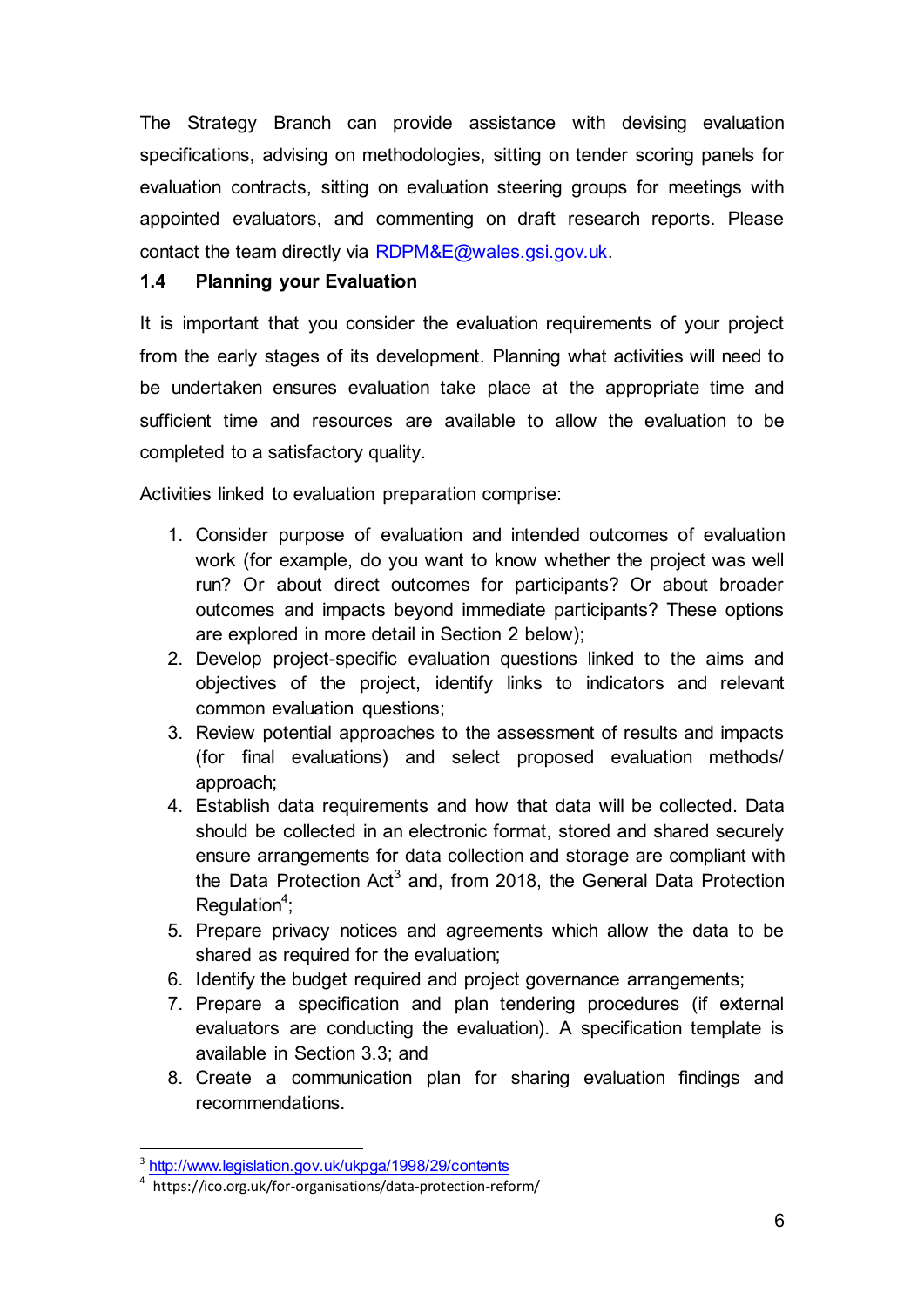The structure of the rest of this document is as follows:

Points 1 and 2 relating to the research objectives and research questions are covered in section 2

Point 3, 4 and 5 relating to the availability of data and the choice of research methods are covered in Section 3

Point 6, 7 and 8 concerning the commissioning and management of the evaluation are covered in Section 4.

## <span id="page-6-0"></span>**Section 2: Research Objectives and Questions**

Section 2 considers the objectives and research questions for your evaluations. Section 2.1 looks at designing the aims and objectives of your research and the different types of evaluation you may consider. Section 2.2 provides an overview of the importance of logic models when thinking about your evaluation requirements. Section 2.3 addresses the choice of research questions and the Common Evaluation Questions (CEQs) required by the European Commission (EC).

#### <span id="page-6-1"></span>**2.1 Aims and objectives**

When thinking about your evaluation you need to have a clear idea of what you aim to find out from the research and how the findings will be used. This might be to assess the impact of your project or to understand how well your project has been implemented. It is important that the aims of the evaluation are made clear as this defines the focus and limits of the work, and it is therefore important that these objectives are realistic and proportionate to the resources available for the exercise. Broadly there are four types of evaluations that may be considered:

 **Baseline evaluation:** may be undertaken to collect data on the characteristics of the people or organisations expected to benefit from the project before the project begins. Once the project is completed, this baseline data can be used to assess whether the situation of beneficiaries has changed over the course of the project. It should be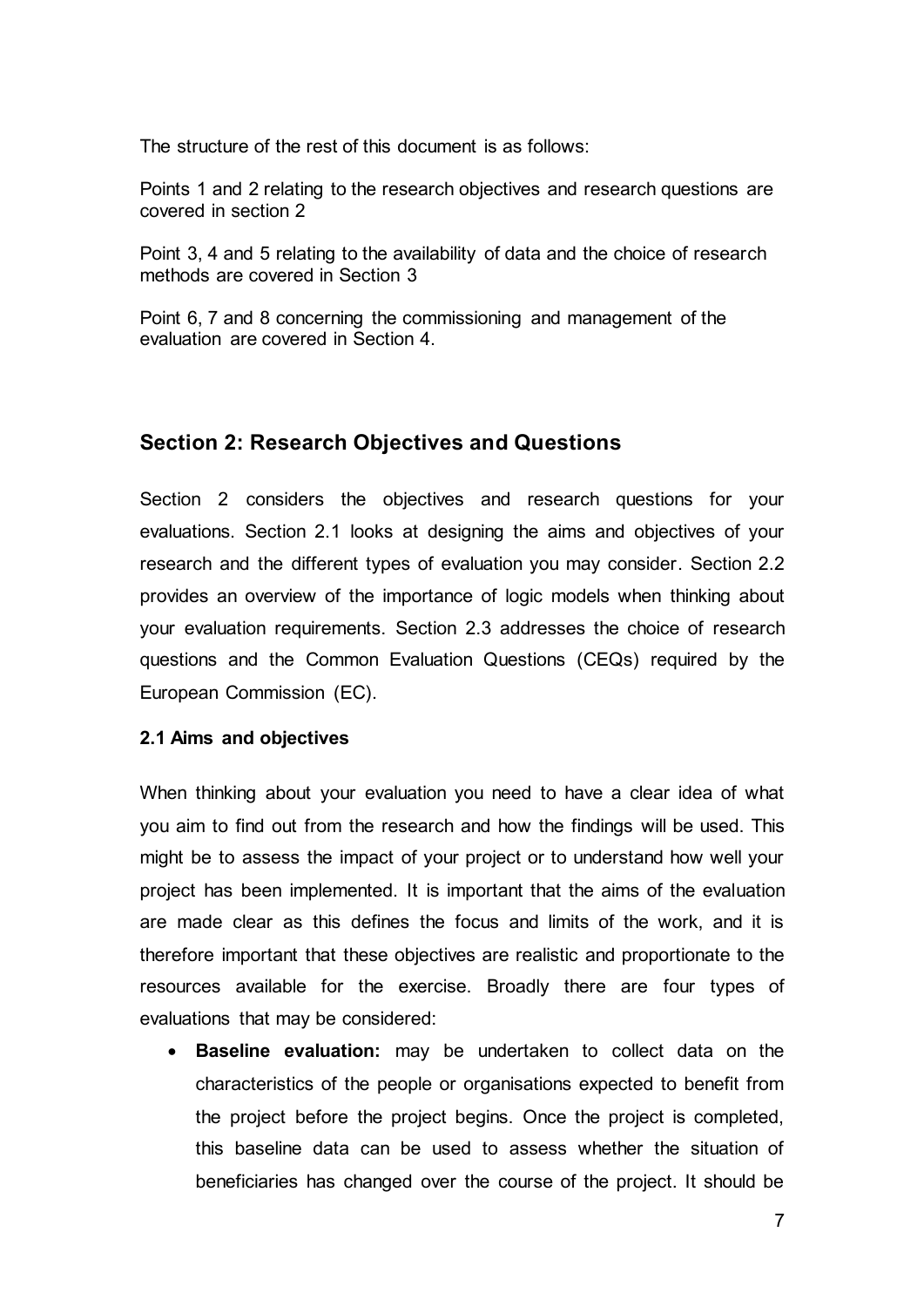noted that the collection of "before and after" data is not sufficient to demonstrate a project *caused* any changes. For this we would need to undertake an impact evaluation (described below). However the collection of baseline data is an important first step. It is important that this is done at the very outset of the project.

- **Process evaluations**: focus on how a project is being delivered. Among other things, process evaluations can help establish whether the project is operating as its designers planned, whether those involved in the project believe it is operating effectively and help identify good and bad practices in delivery. Process evaluations tend to involve monitoring data analysis and interviews with key stakeholders.
- **Impact evaluations**: will examine the impact of the programme once interventions have been delivered. It will also provide information on the lessons which may need to be taken forward in future to implement similar activity more effectively.
- **Ongoing evaluations:** are able to provide on-going assistance and advice in a pro-active manner, rather than viewing the programme achievements at fixed points in time. This approach can assist in identifying data needs early in the project which will in assist the latter stages of the evaluation. However if this approach is adopted projects need to be realistic about the level of engagement they expect from the evaluators as this approach requires an appropriate amount of resources.

In practice, it is likely that evaluations will involve a mixture of these approaches. In thinking about these types of evaluation it is worth noting that previously many evaluations have tended to focus on process evaluations. However, in future, greater emphasis will be placed upon evaluating the impact of projects. Evaluating the impact of a project can be done in two main ways, Counterfactual Impact Evaluation and Theory Based Impact Evaluation.

**Counterfactual Impact Evaluations (CIEs)** use control groups to help assess the impact of an intervention. In its simplest form, a CIE compares a group of participants or business who have received support (the treatment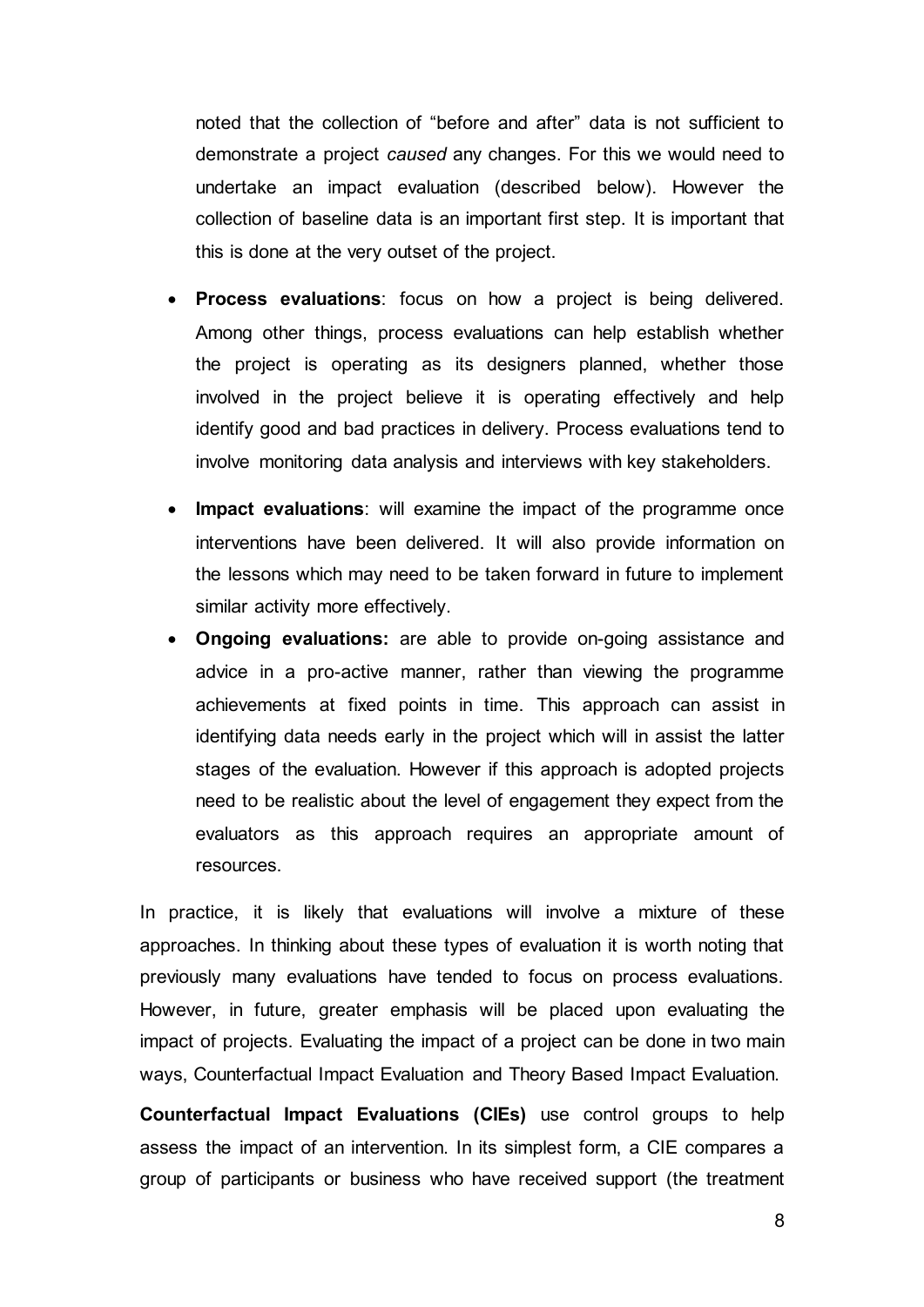group) with another of similar characteristics who have not (the control group). The control group provides insight into what would have happened to the treatment group had they not taken part in the project, i.e. the 'counterfactual' case, which helps identify the impact of the intervention. While this may demonstrate the impact of the intervention this would need to be complemented with further evaluation work to understand why or how the intervention worked. CIEs will not be appropriate for all projects as they:

- are expensive to implement,
- require clear control groups that are similar to those receiving the intervention (in practice this is not always possible),
- require sufficient and robust data on both the control and treatment group
- are less well suited to complex projects with multiple project aims

**Theory Based Impact Evaluations (TBIEs)** seek to assess the impact of a project by analysing the theory and assumptions behind the project, and using research to assess whether the underlying theories and assumptions of the project are correct. One of the main assumptions that a TBIE will aim to test is that the project has the intended impact. Although a TBIE is not as robust as a well-designed CIE, TBIEs are more flexible than CIEs and have fewer preconditions, however given the reliance on the theory of the intervention it is necessary for there to be a clear, concise and explicit intervention logic behind your project. Therefore it is recommended that you produce a project logic model which helps you do this (see below). Furthermore, TBIEs do not just give an indication of whether there has been an impact, but also seek to understand why or how an intervention has worked.

#### <span id="page-8-0"></span>**2.2 Developing a logic model**

A logic model helps projects to formulate and refine the operational logic of their intervention which in turn will assist in thinking about your evaluation. An effective logic model sets out the rationale of a project, from why it is needed, what it will do and what it hopes to achieve as a result. It is recommended that all projects develop a logic model at the start of the project. A logic model consists of six stages: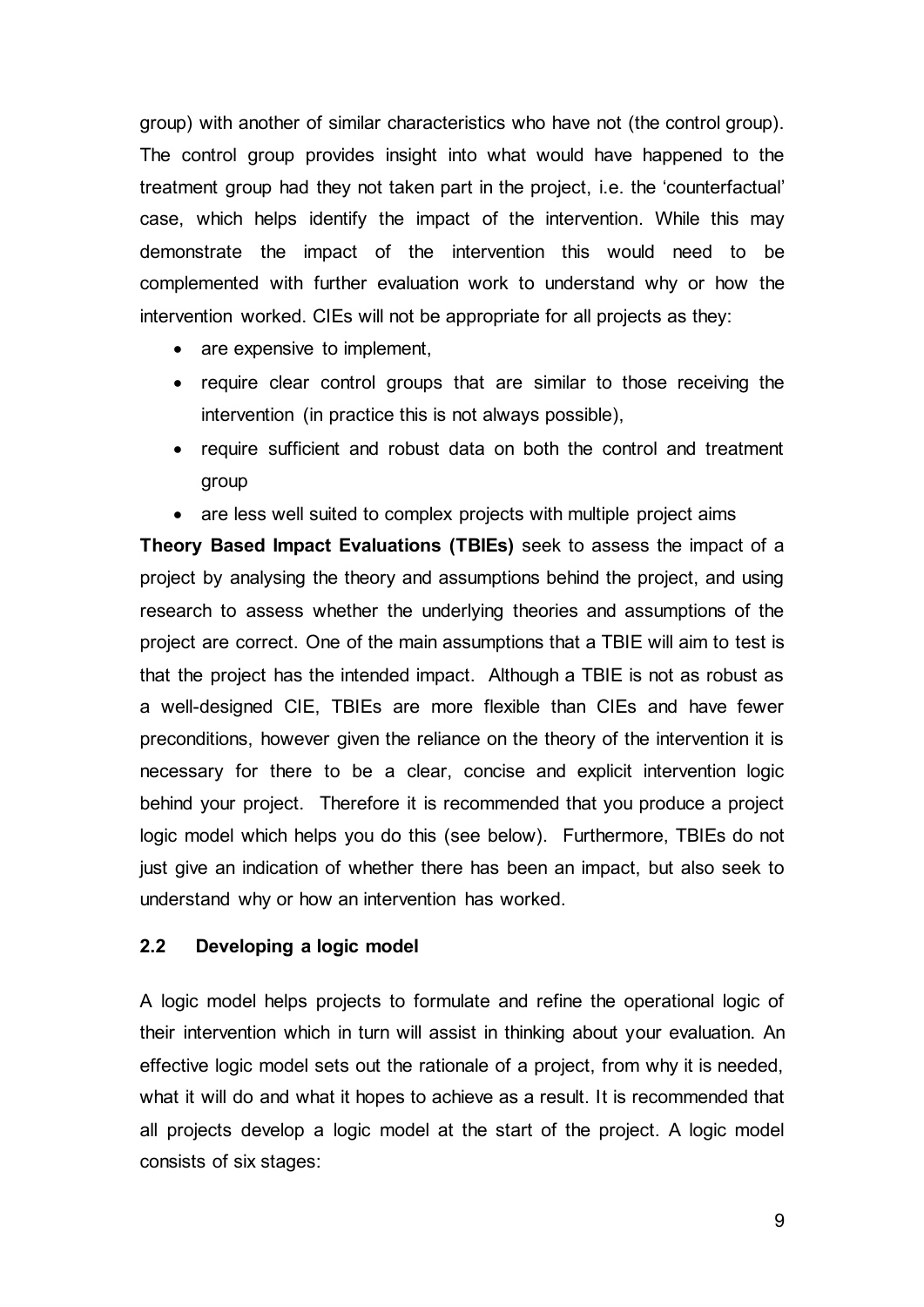- 1. Set out the broad objectives and context of the intervention
- 2. Identify all the inputs or resources going into the project including financial, human and organisational resources
- 3. Map the activities that will take place during the project such as the number of training courses or workshops
- 4. Identify the recorded outputs of the project, for example participants attending training courses, business supported
- 5. Identify the anticipated short term outcomes of the project
- 6. Identify the longer term outcomes of the project



When developing your logic model these stages should be mapped out as clearly and concisely as possible and the underlying assumptions or conditions between each stage should be articulated. The logic mapping exercise will enable you to focus on the project's operational logic which in turn will help inform the evaluation objectives and research questions and in turn the choice of research design and methods. When it comes to evaluating your project, this exercise will assist in assessing whether your project worked as planned and whether it achieved its objectives.

There are a number of generic logic models available for reference in the Magenta Book: [https://www.gov.uk/government/publications/the-magenta](https://www.gov.uk/government/publications/the-magenta-book)[book](https://www.gov.uk/government/publications/the-magenta-book)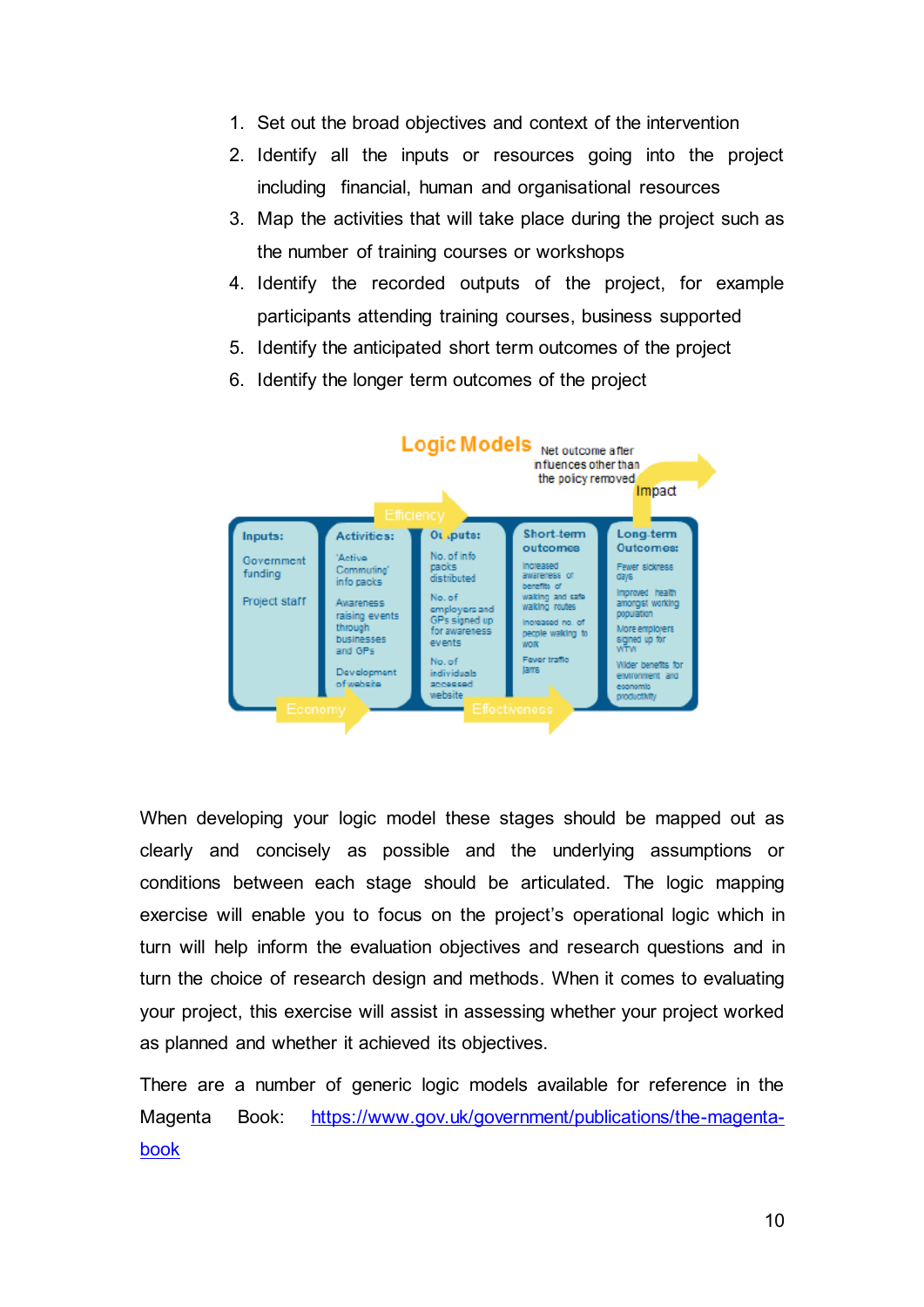#### <span id="page-10-0"></span>**2.3 Research Questions and the Common Evaluation Questions for the Rural Development Programme**

A key part of your evaluation is the development of suitable research questions that guide the research. These evaluation questions should flow from the objectives and tasks of your projects and should correspond to the overarching objectives of your evaluation. The conclusions of the evaluation must clearly answer these questions, present the evaluators reasoned judgement (rather than personal opinion) and must be supported by the evidence collected and analysed as part of the evaluation. When deciding what questions to pose it is important that the questions are specific, clearly defined and answerable.

The questions you choose will likely depend upon the type of evaluation you are commissioning:

- A baseline evaluation might, for instance, address questions relating to the need for the project, the socio-economic characteristics of the population, or the appropriate sampling design. The baseline is intended to provide a reference value against which targets are assessed.
- A process evaluation is normally conducted as part of a mid term or final evaluation once sufficient project activity has taken place to assess implementation. Process evaluations address questions relating to the progress of the project toward its indicators, aims and objectives, the effectiveness of management and project processes, and make recommendations regarding any changes to bring about improvements
- An impact evaluation typically takes places towards the end of a project and addresses questions that relate to the impact of the intervention as well as reflect on what has worked well (or otherwise), why and how.

When developing your research questions it may be helpful to refer to your logic model as it will assist in developing appropriate evaluation questions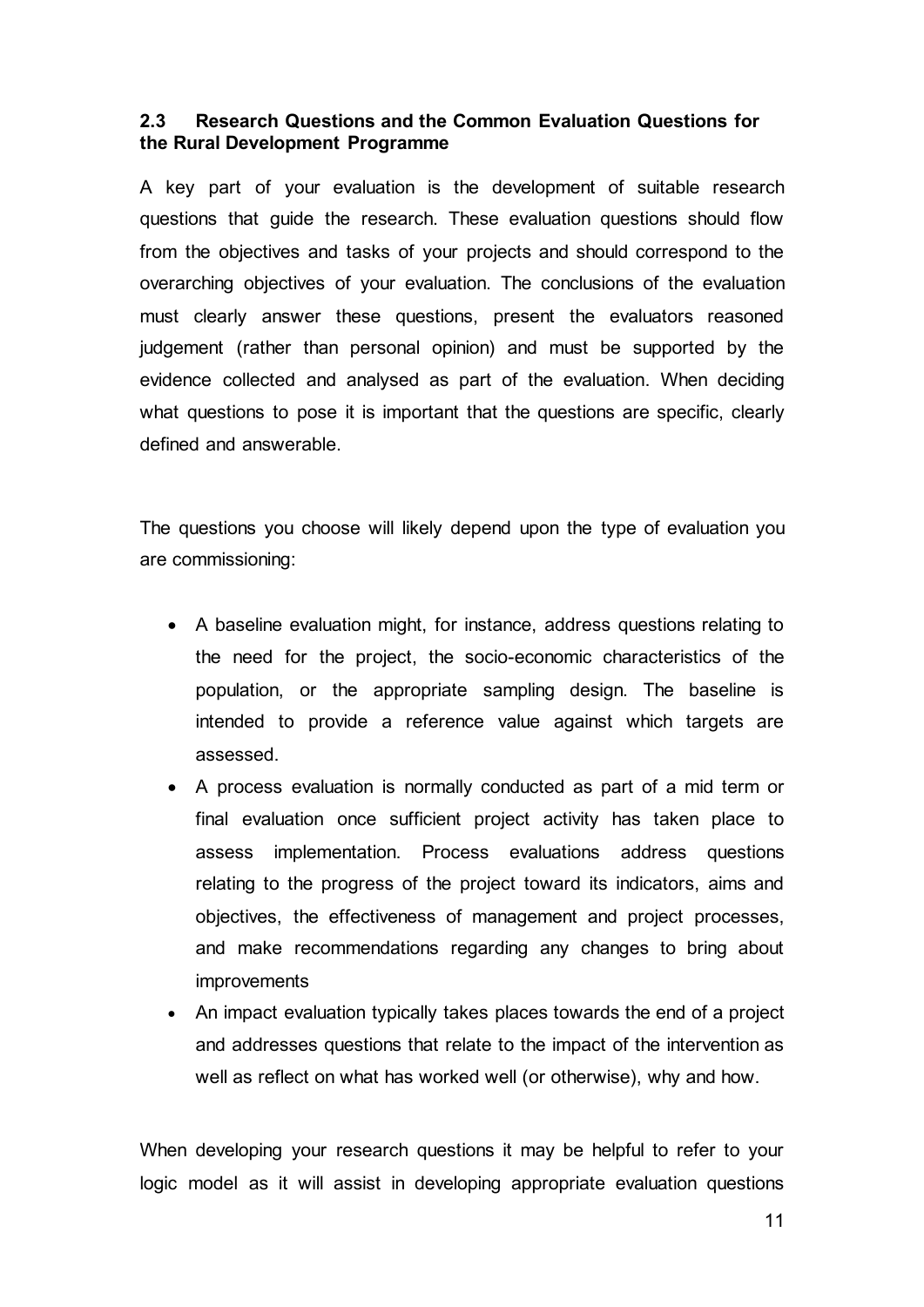linked to particular stages of your project. Looking at each stage of a logic model and the assumptions made between each stage, it is possible to identify relevant research questions as shown in the below diagram.



#### **From logic modelling to evaluation questions**

Adapted from Magenta Book (2011) Box 2c

Given the breadth of activity being undertaken by projects as part of this scheme this guidance is unable to specify what evaluations questions would be appropriate for your projects. Therefore it is necessary for you to consider the specific requirements of your project when developing your research questions. While this guidance does not specify exactly what questions you should seek to answer through your evaluation, we do require you to consider the wider EC Common Evaluation Questions (CEQs) relevant to your projects and how your evaluation questions could contribute to answering these questions. A full list of the CEQs is provided in Annex 2.

CEQs are an important element of the EU Common Monitoring and Evaluation System. They help define the focus of evaluations and allow for examination of the progress, impact, and achievements of rural development interventions at various scales including Wales, the UK and other EU Member States.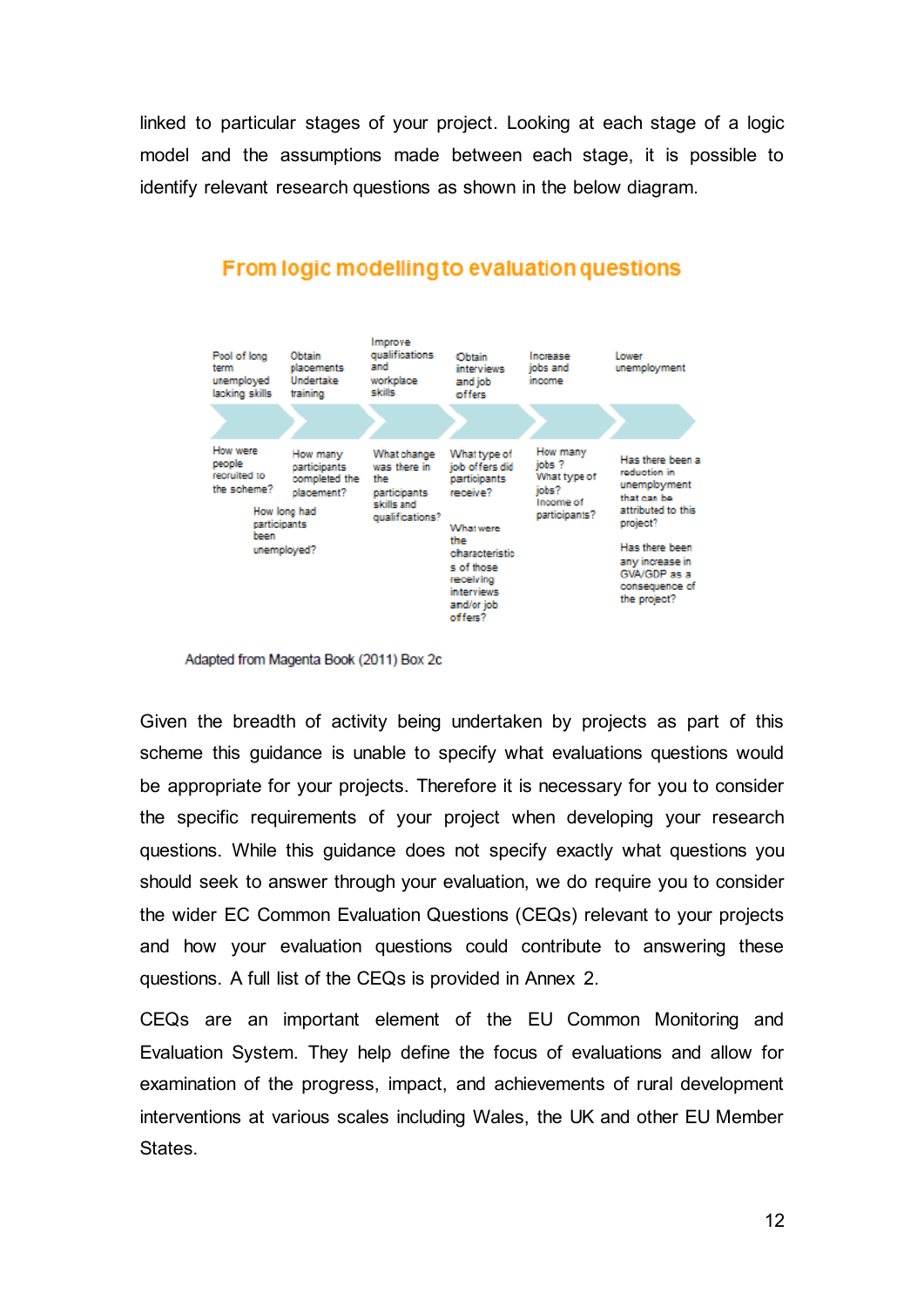CEQs are answered using specific judgment criteria and indicators (see example in Table 1 below). The judgement criteria are used to link the indicators to the CEQ which help to collect the evidence to develop the answers. The judgement criteria set by the EC are only a starting point and additional judgement criteria should be developed by evaluators which are designed to address issues specific to each project. In total there are 30 CEQ which includes one for each of the 18 Focus Areas, with the remaining 12 assessing Horizontal priorities. A full list of the CEQs is available in Annex 1.

Not all of these CEQs will apply to your project and it is only necessary to consider those CEQs that are most relevant to your project. As stated in the C&SCDS Guidance notes, activity under the scheme must address at least one Focus Area. Projects should therefore seek to compile evidence, through evaluation, to address the CEQ their activity is linked to. In addition, it may not be possible to directly answer the CEQs given that these are designed to apply to evaluations of Rural Development Programmes as a whole. Nonetheless, the CEQs and associated judgement criteria can be useful in developing research questions for project level evaluations and projects should consider how they can be applied to their specific context.

As an example, Table 1 provides key information on how to how to address the CEQ for Focus Area 6A. Projects should consult the full list of CEQs in Annex 1 and build in relevant CEQ to the evaluation specification.

|                                 | Focus Area 6A - Fostering local development in<br>rural areas        |
|---------------------------------|----------------------------------------------------------------------|
| <b>Focus</b>                    | <b>Area-</b>   To what extent has the RDP intervention supported the |
| <b>Related</b><br><b>Common</b> | diversification, creation and development of small                   |
| <b>Evaluation</b>               | enterprises and job creation?                                        |
| <b>Question</b>                 |                                                                      |
| <b>Judgement Criteria</b>       | Small enterprises have been created                                  |
|                                 | Small enterprises have diversified their economic<br>activity        |

|  |  | Table 1 – Common Evaluation Question example – Priority 6A |  |
|--|--|------------------------------------------------------------|--|
|--|--|------------------------------------------------------------|--|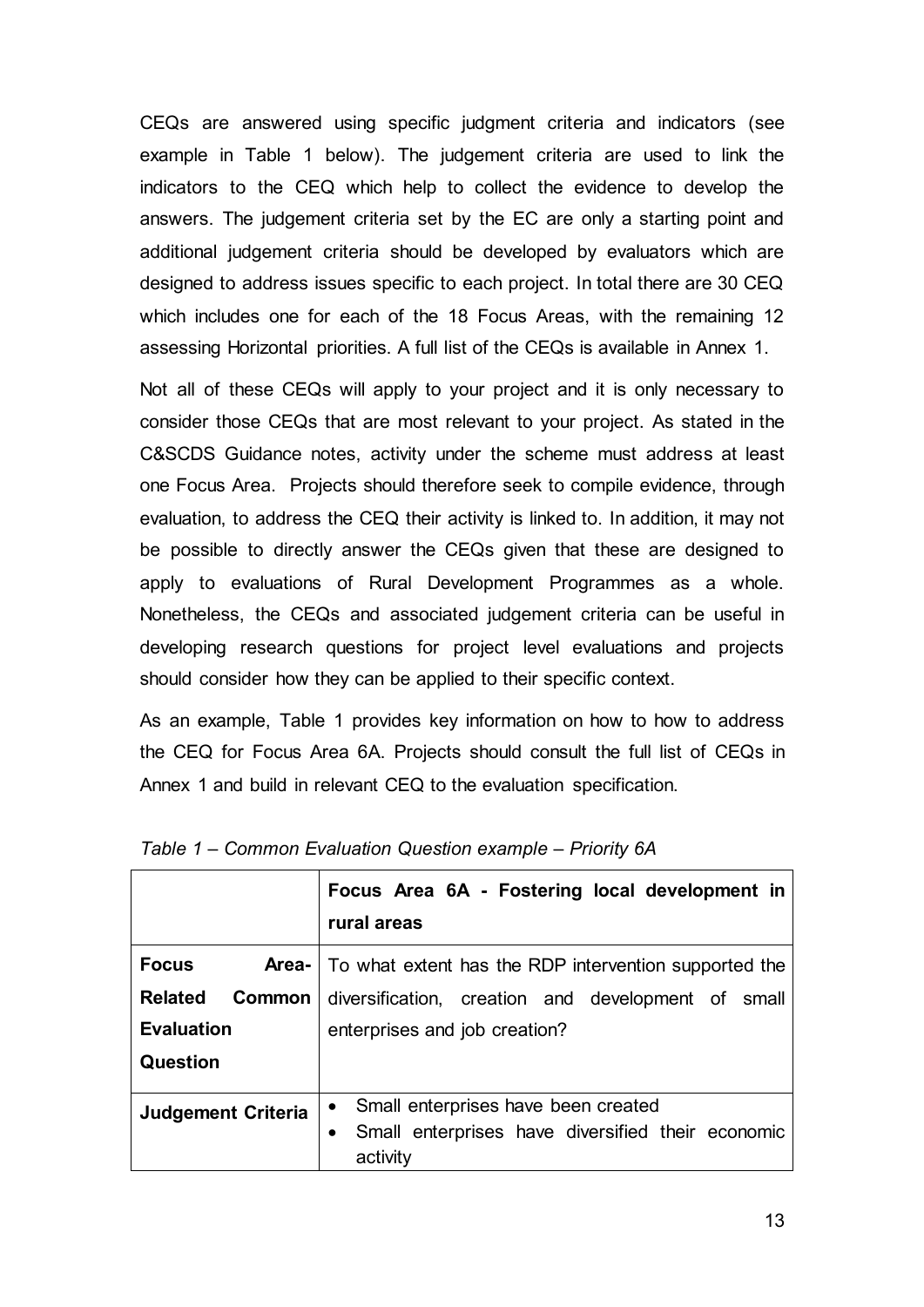|                                                                   | Jobs have been created                                                                                                                                |
|-------------------------------------------------------------------|-------------------------------------------------------------------------------------------------------------------------------------------------------|
| <b>Rural</b><br>Common<br><b>Development</b><br><b>Indicators</b> | Jobs created in supported projects (FA 6A – Result)<br><i>indicator</i> )                                                                             |
| <b>Additional</b><br><b>Information</b>                           | • % of small enterprises in the non agricultural sector<br>created with the RDP support<br>% of new small enterprises created with the RDP<br>support |

## <span id="page-13-0"></span>**Section 3: Data Requirements**

Having identified the objectives of your evaluation and determined appropriate research questions for the evaluation it is important to consider where the data to answer these questions will come from. Broadly it is helpful to consider this in two ways: what existing data are available that may assist your evaluation and what new data may need to be collected through the evaluation process. These considerations should be thought through as soon as possible in the project lifecycle.

#### <span id="page-13-1"></span>**3.1 Existing Data**

 $\overline{a}$ 

One of the key sources of information in the evaluation will be existing information that is available without primary data collection. This may take the form of existing administrative data<sup>5</sup>, other ongoing surveys and, of most relevance to projects funded as part of the C&SCD scheme, monitoring data collected as part of project activity. This will typically include financial data, data relating to performance indicators and contact details of participants and beneficiaries supported by the project if relevant. While these data are not collected for evaluation purposes they are nevertheless helpful for evaluation activity. For instance performance indicator data can show whether the project is achieving its targets. However monitoring data are less able to assist in

 $^5$  Data collected primarily for administrative purposes, rather than research – for example health and tax records. Examples of national-level administrative data can be found here: [https://www.ukdataservice.ac.uk/get-data/key-data/administrative-data.](https://www.ukdataservice.ac.uk/get-data/key-data/administrative-data) It is also possible that projects may collect some administrative data themselves, for example records of people who attended events or training courses.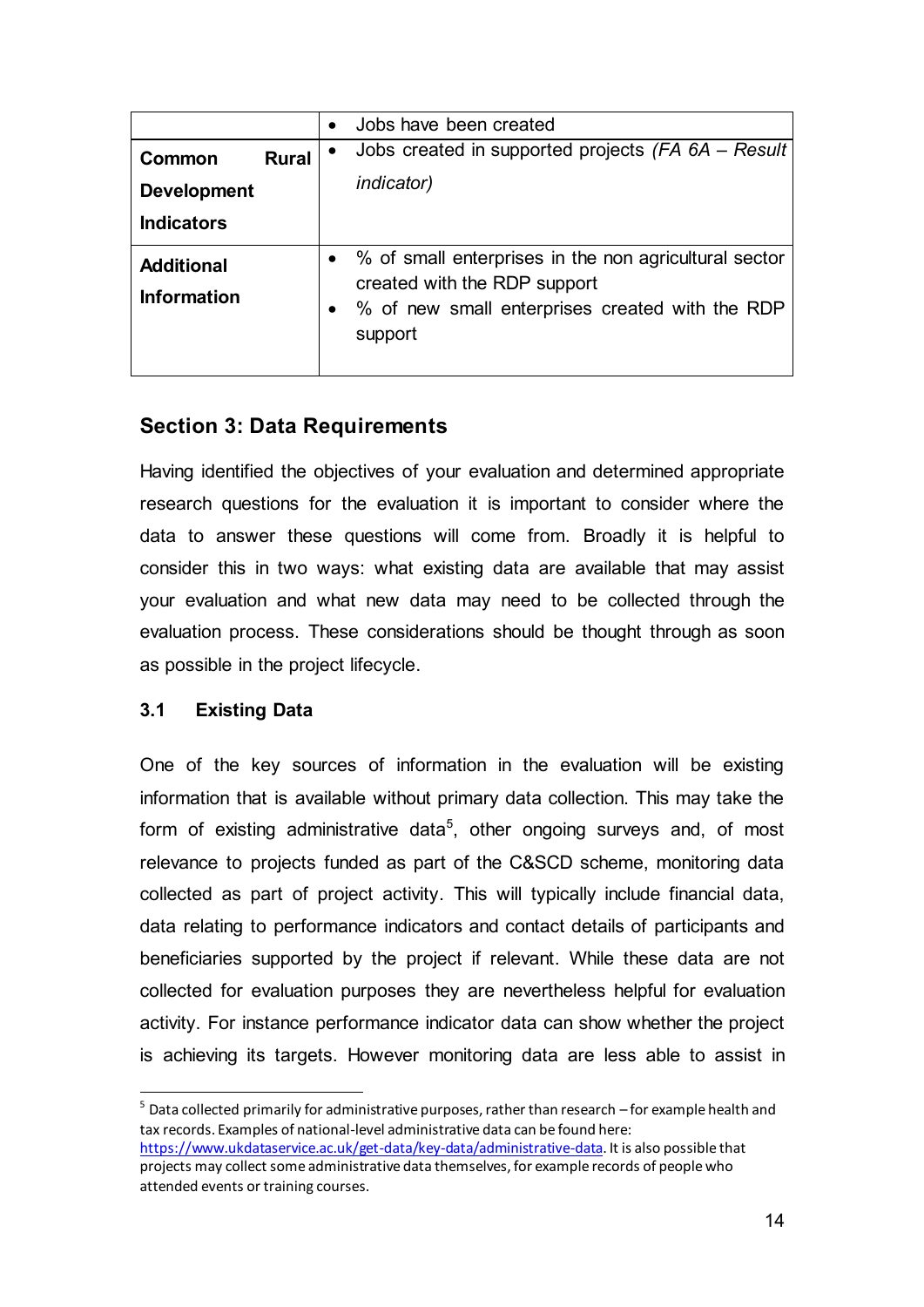understanding the reasons why a project may, or may not, be reaching its targets.

Effective monitoring data are of further importance in terms of the collection and storage of participants' or beneficiaries' contact details which may be used as part of evaluation activity. You should consider the level of data collection required, proportional to your project. For example, if a training course is run, participants' details should be recorded and you should make clear, in the form of a privacy notice<sup>6</sup>, how their data will be used  $-$  in particular that it will be shared with evaluators who may wish to contact them as part of the evaluation. Projects should maintain up to date contact details using electronic databases for all operations and for all beneficiaries of interventions. When handling personal data projects should ensure they are meeting data protection requirements set out in the 1998 Data Protection Act (DPA), and those that will take effect as part of the General Data Protection Regulations (GDPR) in 2018.

It is essential that data are collected in a systematic way and that it is robust and high quality. For example, once you have decided what data you need to collect from participants, you should ensure this data is always collected from all participants in the same way. You will want to avoid situations where you have gaps in your records for some participants or have collected different kinds of data from different participants (unless there is a good reason to do so). You should also consider how the data is stored, this will need to be secure, but should also be in a format that is accessible and usable to those who will utilise the data. It is recommended that electronic systems are put in place to store the data. **Without reliable data it is not possible to accurately understand the impacts of the interventions or whether they are meeting their targets.**

It is very important to consider monitoring and evaluation activities and agree responsibilities and processes for data collection as soon as possible in project implementation. A lack of available data may require the evaluator to

l

<sup>&</sup>lt;sup>6</sup> https://ico.org.uk/for-organisations/guide-to-data-protection/privacy-notices-transparency-andcontrol/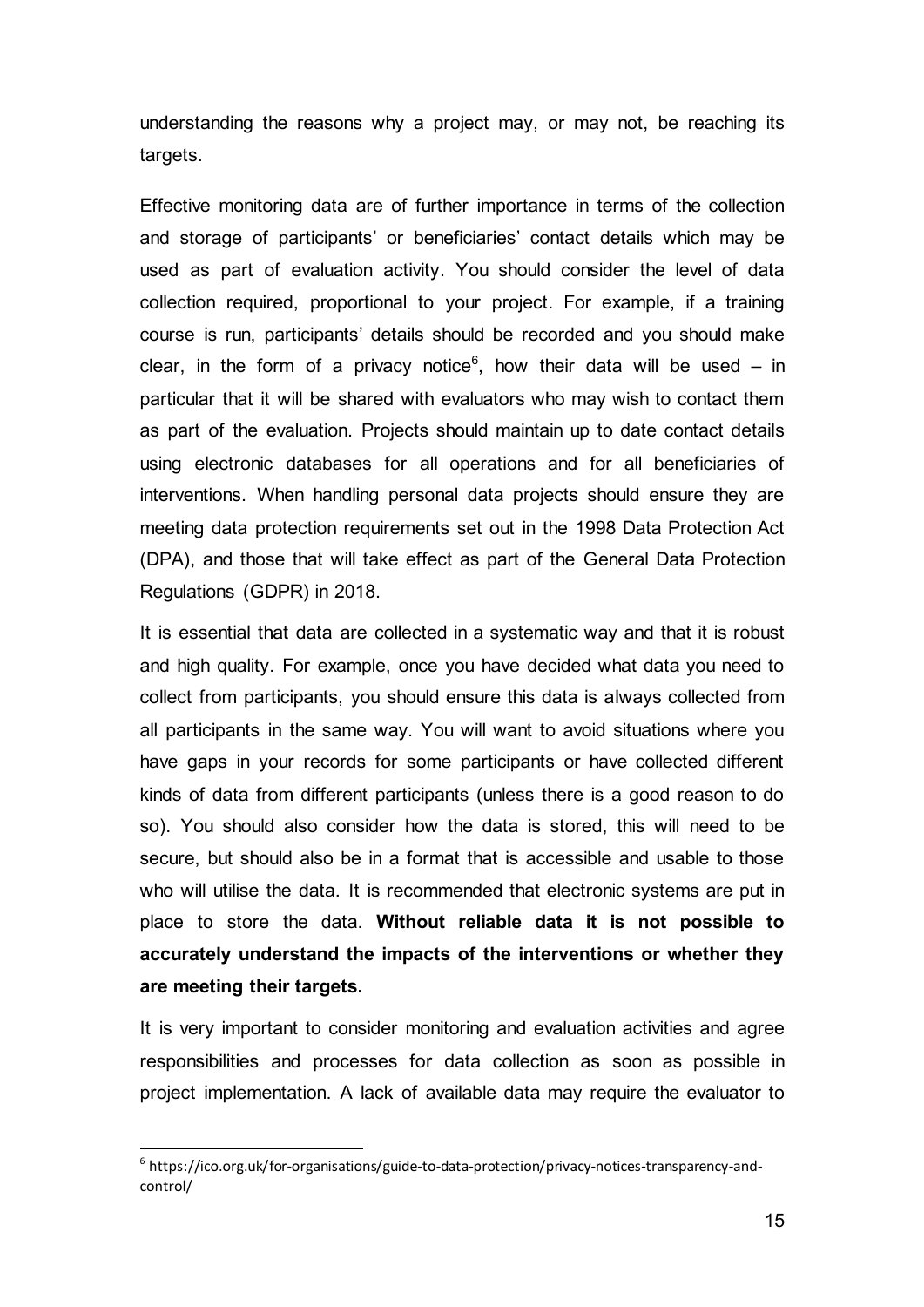employ other methods to collect this data which will add to the cost and time of the evaluation.

#### <span id="page-15-0"></span>**3.2 Baseline Data**

Where possible, projects are encouraged to think about what baseline data are available for their project. The availability of baseline data is important as it is necessary for evaluators to compare findings during the lifetime and/or at the end of a project, against the position before intervention began. Without baseline figures it is more difficult to demonstrate the value of an intervention. Baseline data can also help us understand the socio-economic conditions within the area of intervention before operations begin or at a participant/enterprise level by capturing key characteristics at the start of their engagement. Baseline data should be focussed on areas that are directly related to the activities delivered by individual projects. It is important that baseline data are collected prior to an intervention starting.

Baseline data can be collected from different sources depending on the requirements. For example, when obtaining data relating to the socioeconomic conditions within the area of an intervention it is likely that existing data sources may be appropriate. These may include data from the 2007 - 2013 RDP programme, existing evaluation reports, and current data sets such as those available on the Stats Wales websites<sup>7</sup>. For projects directly supporting people or businesses, monitoring data collected at the point of entry may be a key source of information for individual baseline data. Data such as turnover and number of FTE jobs can be recorded at the start and end of an intervention to allow a comparison of change. By referring to this data in a final evaluation, evaluators can measure exact changes, as opposed to asking beneficiaries to approximate the level of change.

 $\overline{a}$ 7 https://statswales.gov.wales/Catalogue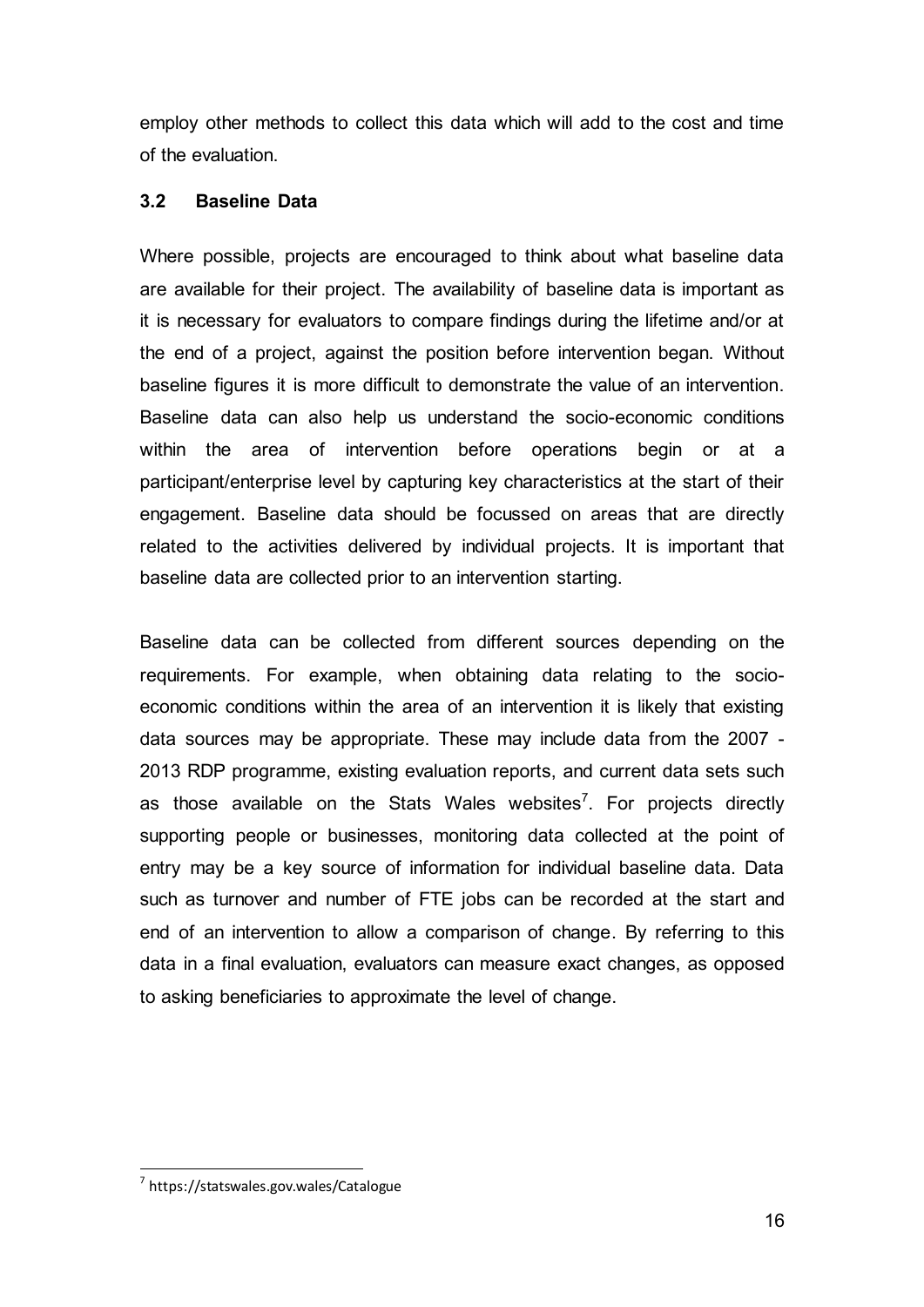#### <span id="page-16-0"></span>**3.3 Collecting New Data**

Having identified your research objectives and questions and the availability of existing sources of data it is necessary to consider where there may be gaps in the data and what research methods may be needed to help evaluate the project. When developing the specification for an evaluation contract it is essential to outline the methods you would expect an evaluator to employ. If this is not clear, the bids you receive may not include the relevant methodologies for your research requirements. However, you may want to consider asking bidders to propose alternative methods if they think these would be more effective for meeting the aims and objectives of the evaluation. This can be risky, as you might not get what you think are the best methods, but it does give bidders the opportunity to be creative and suggest methods you had not considered. If you adopt this approach it is even more important to be very clear on what you want to get out of the evaluation so that bidders do not propose inappropriate methods. It is also essential to explain why you have chosen the particular methods you have outlined in the specification, especially if you have decided against other methods for various reasons.

Broadly it is helpful to consider research in two categories, as either quantitative or qualitative research. This distinction is important as it has implications for the sort of data that can be collected, what can be done with the data, and the research questions that can be answered.

Quantitative research is typically concerned with the collection of data that can be measured and quantified in a numeric format. In evaluations, new quantitative data is typically collected via surveys of those affected by a project (see table below). Quantitative research is most appropriate when you want to know how much an intervention has achieved or the value of changes that have been achieved. Quantitative research is less helpful in answering questions of how or why a change has taken place.

Qualitative research is less concerned with numerical data and quantification and places more emphasis on understanding actions and attitudes through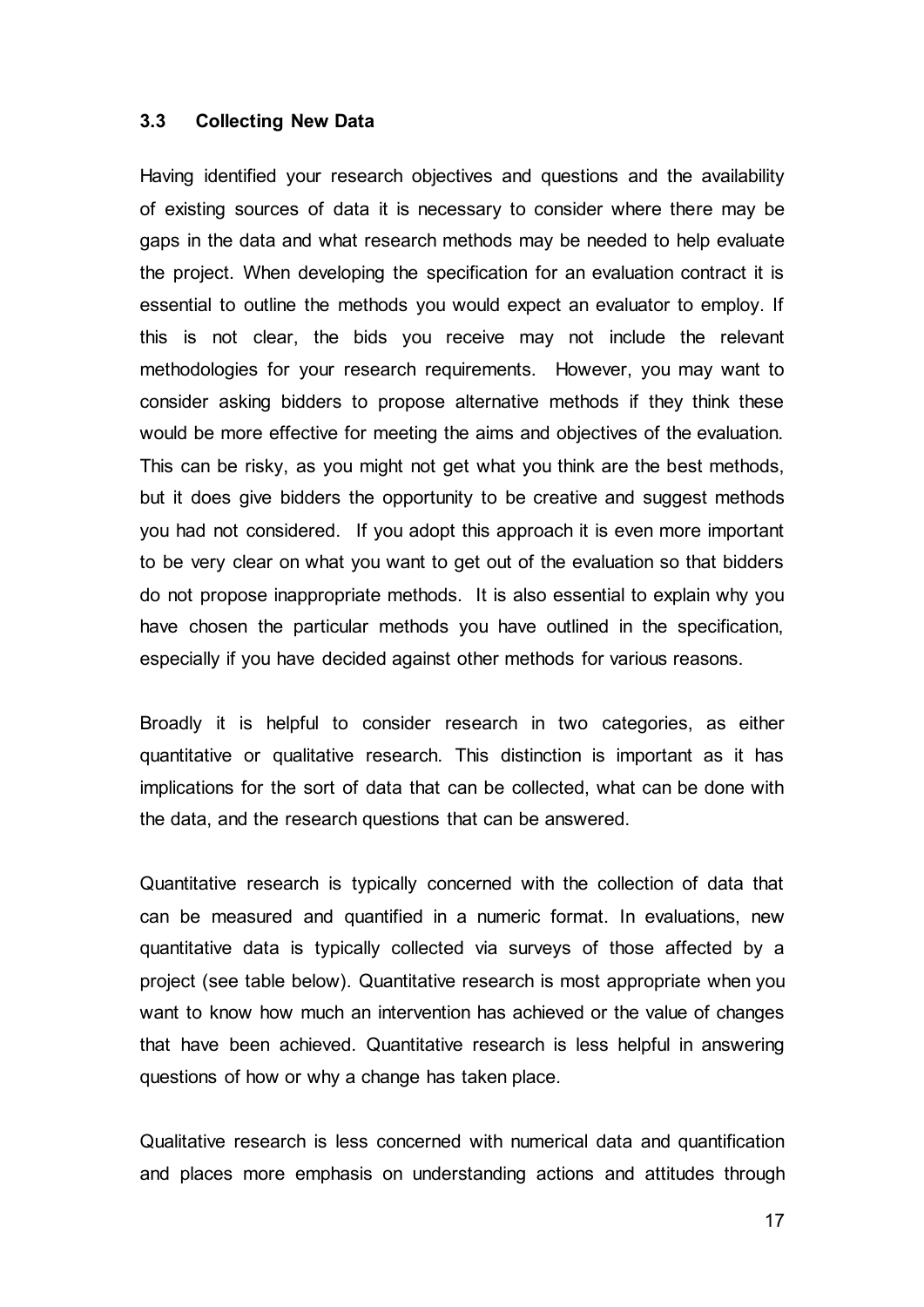the analysis of words, text and speech. Where quantitative research is concerned with questions of *what* or *how much*, qualitative research is more suited to questions of *why* or *how* particular things have happened and is more interested in providing rich detailed accounts of the subject matter. As a result of this qualitative research typically involves a smaller amount of people/cases as it is more interested in gathering detailed in-depth data. As a result qualitative research is less suited to producing generalisable findings.

#### **3.3.1 Research Methods**

It is important to consider your research requirements and the data needed to answer those questions. It is likely that you will include both *why* and *how* questions and *what* and *how much* questions, therefore a mixed methods approach that encompasses both quantitative and qualitative research methods may be appropriate. The following section provides an overview of some of most common research methods and their relative advantages and disadvantages for research. This list is neither exhaustive nor an indication of everything that your specification should include. Instead you should consider your requirements and specify the most appropriate methods to meet them. Additional links to detailed sources on methodology are available in Appendix 1.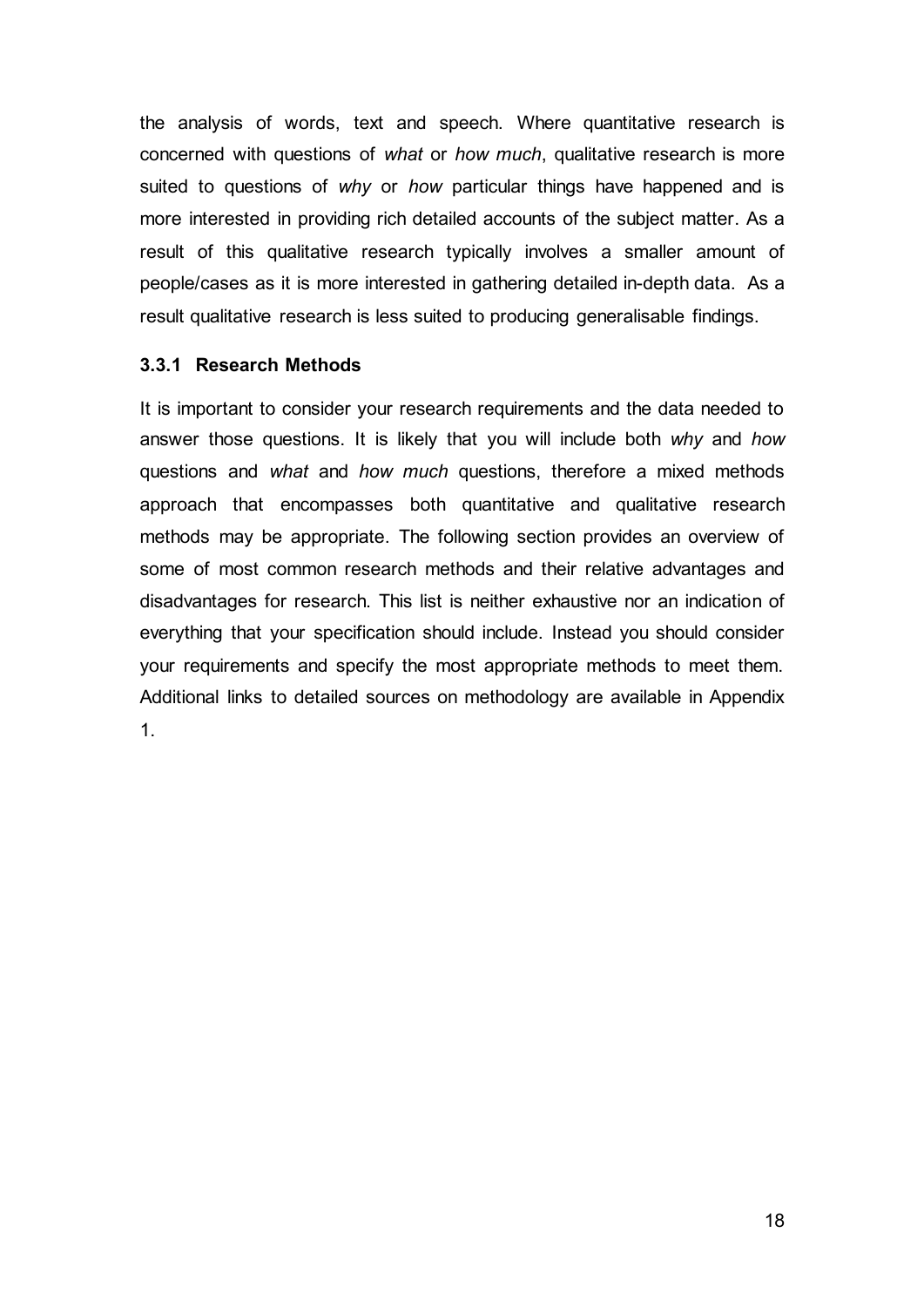| <b>Research</b><br><b>Method</b> | <b>Description</b>                                                                                                                                                                                                                                                                                                 | <b>Requirements/Considerations</b>                                                                                                                                                                                                                                                                                                          | <b>Advantages</b>                                                                                                                                                                                                                                                                                                                                                                                                                                                                                                                                          | <b>Disadvantages</b>                                                                                                                                                                                                                                                                                |
|----------------------------------|--------------------------------------------------------------------------------------------------------------------------------------------------------------------------------------------------------------------------------------------------------------------------------------------------------------------|---------------------------------------------------------------------------------------------------------------------------------------------------------------------------------------------------------------------------------------------------------------------------------------------------------------------------------------------|------------------------------------------------------------------------------------------------------------------------------------------------------------------------------------------------------------------------------------------------------------------------------------------------------------------------------------------------------------------------------------------------------------------------------------------------------------------------------------------------------------------------------------------------------------|-----------------------------------------------------------------------------------------------------------------------------------------------------------------------------------------------------------------------------------------------------------------------------------------------------|
| Survey                           | A survey consists of a<br>standardised set of<br>questions that are asked<br>of a large number of<br>people with the intention<br>of producing aggregate<br>level statistics. They can<br>be conducted in a<br>number of ways, either<br>through telephone, mail,<br>online or through face to<br>face interviews. | If survey administered to<br>$\bullet$<br>same population it can be<br>used to trace changes over<br>time<br>Requires contact details of<br>participants or a readily<br>available distribution list<br>If you want to produce<br>$\bullet$<br>generalizable findings care<br>needs to be taken in the<br>sampling of your<br>participants. | Allows collection of large amount<br>$\bullet$<br>of data<br>Can be easily replicated through<br>$\bullet$<br>repeat surveys<br>Can be quick and cheap to<br>$\bullet$<br>administer in comparison to<br>other methods<br>Can enable generalisations<br>$\bullet$<br>about impact of project<br>Can be used to collect data from<br>participants/beneficiaries of<br>intervention to assess opinions<br>on effects of the intervention or<br>from those not involved in<br>project to assess wider reach of<br>interventions or to act as control<br>group | Limit to how much data<br>۱۰<br>can be collected through<br>a survey<br>Complex survey<br>questions may need to be<br>tested to ensure that they<br>are understood in the<br>same way<br>Not suitable where the<br>$\bullet$<br>subject matter in question<br>is overly complicated or<br>sensitive |
| Qualitative<br>Interviews        | Qualitative interviews<br>allows flexibility in terms<br>of the directions of<br>questions and places<br>emphasis on the<br>interviewee's point of<br>view and acquiring more<br>rich data. Qualitative<br>interviews are typically<br>carried out in person or<br>over the telephone                              | Need to have access to<br>$\bullet$<br>participants for interview<br>Will likely need to transcribe<br>$\bullet$<br>the interviews for analysis<br>Sampling is important in<br>$\bullet$<br>choosing the respondents as<br>will affect the data collected                                                                                   | Allows collection of rich data that<br>$\bullet$<br>allows better insight into peoples<br>behaviour and attitudes.<br>Allows insight into what<br>$\bullet$<br>respondents think is important<br>Allows greater flexibility in asking<br>questions and more scope for<br>greater detail.                                                                                                                                                                                                                                                                   | Data collection process<br>is more time consuming<br>Can collect data from<br>fewer people which limits<br>your ability to generalise<br>the findings<br>Less suitable for<br>$\bullet$<br>accurate measurements<br>of change                                                                       |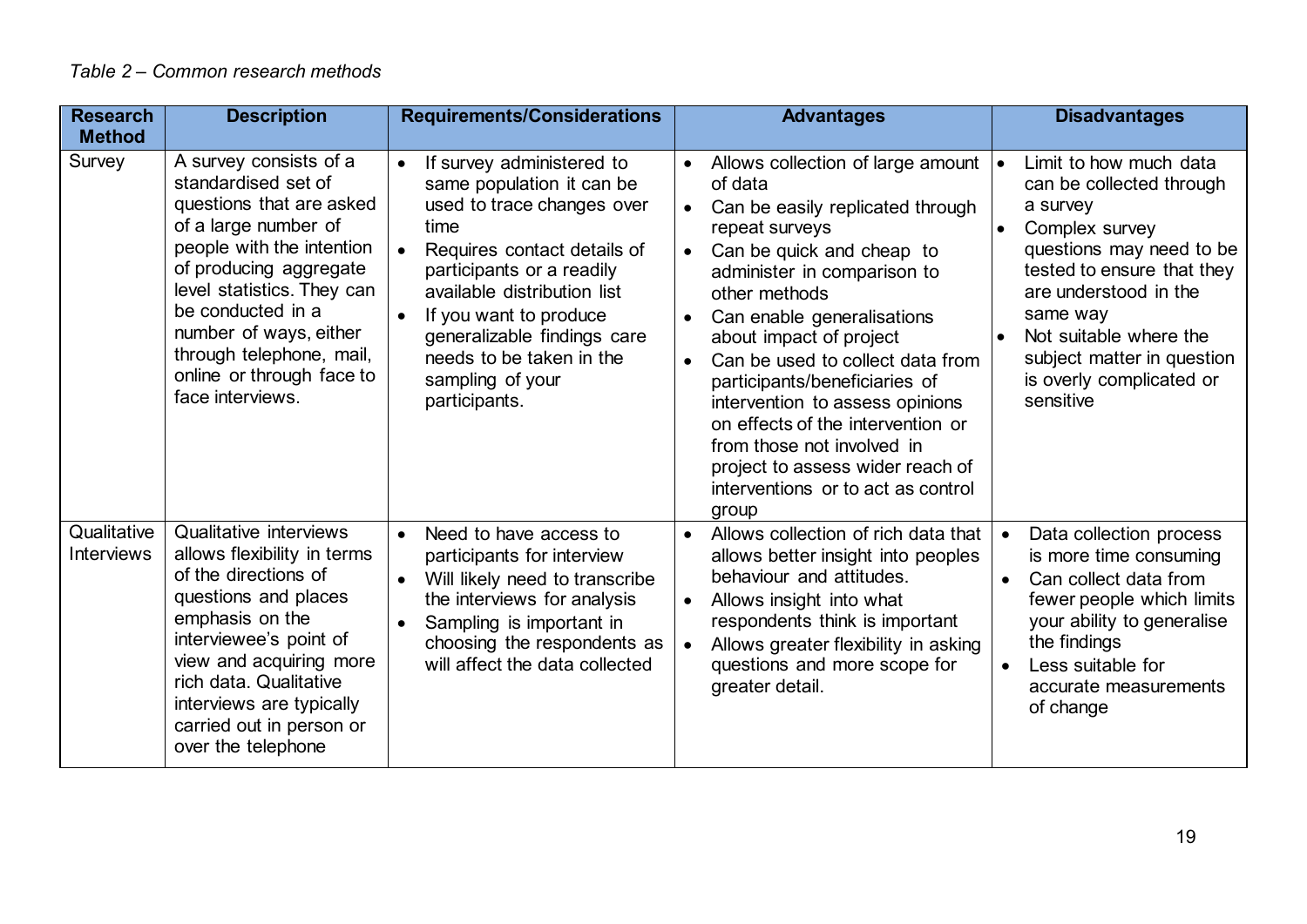| Focus<br>Groups | Similar to interviews,<br>focus groups involve a<br>facilitator who stimulates<br>discussion within a<br>group meeting of<br>between six to eight<br>people.                                                                | $\bullet$<br>$\bullet$<br>$\bullet$<br>$\bullet$ | Need to have access to<br>respondents to participate in<br>the focus group<br>May need to transcribe the<br>focus groups for analysis<br>Sampling is important when<br>choosing the respondents as<br>this will affect the data<br>collected<br>May not be suitable for more<br>sensitive topics of discussion                                                      | $\bullet$<br>$\bullet$ | Like interviews, focus groups<br>allow the collection of rich data<br>that assists in understanding<br>peoples behaviour and attitudes<br>This approach is useful to obtain<br>a range of views and<br>perspectives in a shorter time<br>than interviews.<br>Allows an examination of group<br>interaction                                    | $\bullet$<br>$\bullet$ | Transcription of focus<br>groups takes a lot of time<br>Data collected from a<br>limited number of people<br>which prevents wider<br>generalisation of findings<br>Dynamics of the group<br>need to be managed<br>carefully to stop one<br>person dominating<br>discussion. |
|-----------------|-----------------------------------------------------------------------------------------------------------------------------------------------------------------------------------------------------------------------------|--------------------------------------------------|---------------------------------------------------------------------------------------------------------------------------------------------------------------------------------------------------------------------------------------------------------------------------------------------------------------------------------------------------------------------|------------------------|-----------------------------------------------------------------------------------------------------------------------------------------------------------------------------------------------------------------------------------------------------------------------------------------------------------------------------------------------|------------------------|-----------------------------------------------------------------------------------------------------------------------------------------------------------------------------------------------------------------------------------------------------------------------------|
| Case<br>studies | Case studies involve a<br>detailed and intensive<br>analysis of a single<br>'case'. A case can be a<br>number of things, such<br>as a person, business,<br>or community. It is<br>important to specify<br>what the case is. | $\bullet$<br>$\bullet$<br>$\bullet$              | Important to distinguish<br>these from case studies as<br>publicity exercises. Research<br>case studies are time<br>intensive and require a<br>significant amount of<br>research in the case area.<br>Typically entail a number of<br>research methods to collect<br>data on the case.<br>Being clear about why a<br>certain case has been<br>selected is important |                        | Allows an in depth study into<br>$\bullet$<br>a particular intervention or<br>element of a project that can<br>explore how and why it has<br>or has not worked.<br>Particularly useful for<br>complex interventions or<br>projects.<br>Can provide a broad range of<br>data to assist in<br>understanding how or why<br>something has worked. | $\bullet$<br>$\bullet$ | Time and resource<br>intensive.<br>Limited in its ability to<br>generalise findings<br>beyond the case site.                                                                                                                                                                |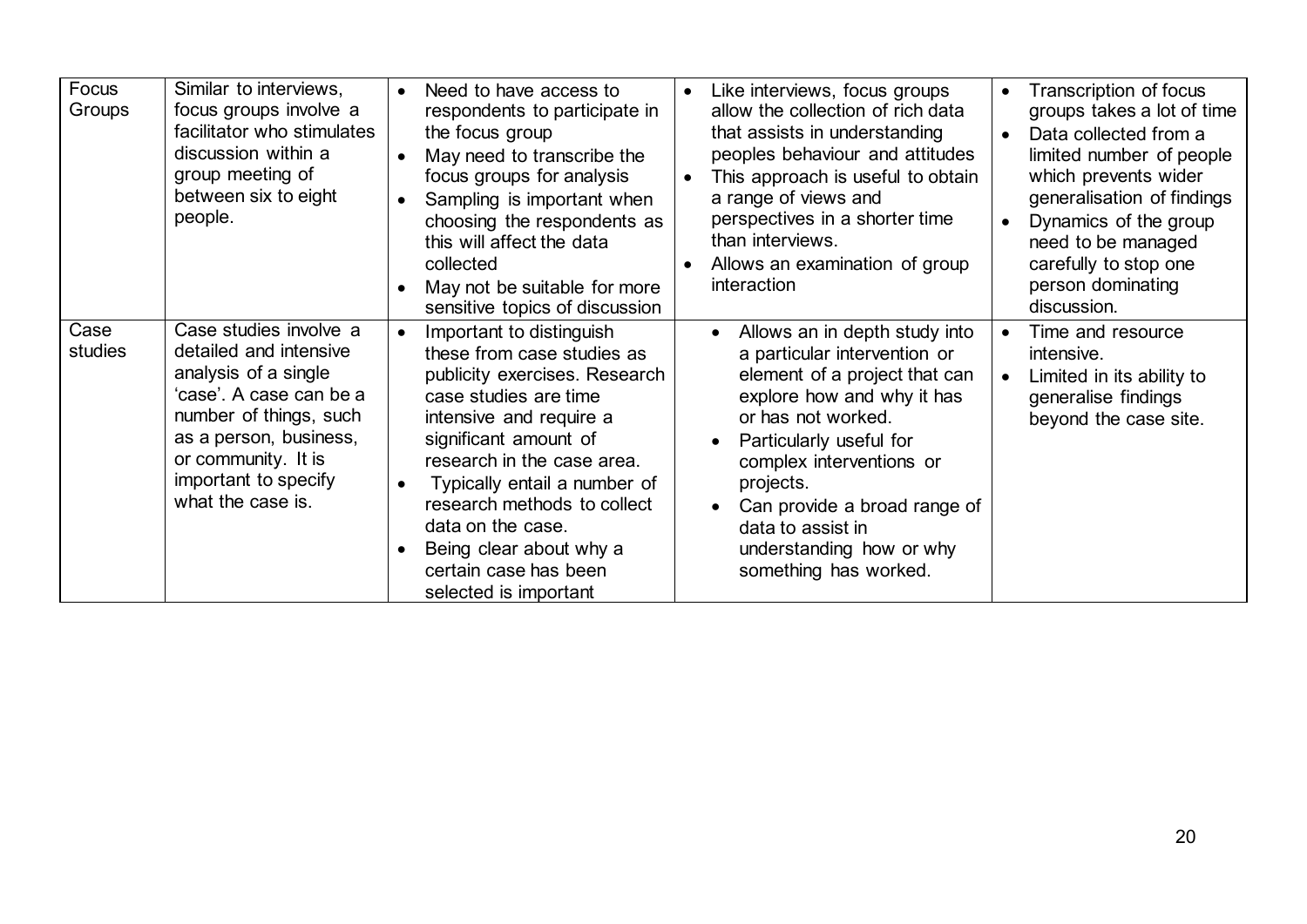#### <span id="page-20-0"></span>**3.3.2 Contacting your participants**

In conducting the research methods contractors will need to be able to contact the beneficiaries of the intervention. To enable this, project managers should have access to up to date contact details for the beneficiaries which they can pass onto the evaluators. Projects will need to be aware of data protection requirements and should circulate privacy notices to all participants/beneficiaries at the start of their engagement which sets out why their data are needed, what their data will be used for and who will access their data, including evaluators. If this is not in place it may jeopardise the evaluation process and make it more difficult to contact participants. When contacting participants as part of the evaluation it will be necessary for the evaluators to outline why the research is being conducted, what will happen with the data and to seek the persons consent for taking part in the research. Participation in the research must be voluntary and a participant should be given the option to withdraw their participation in the study at any point.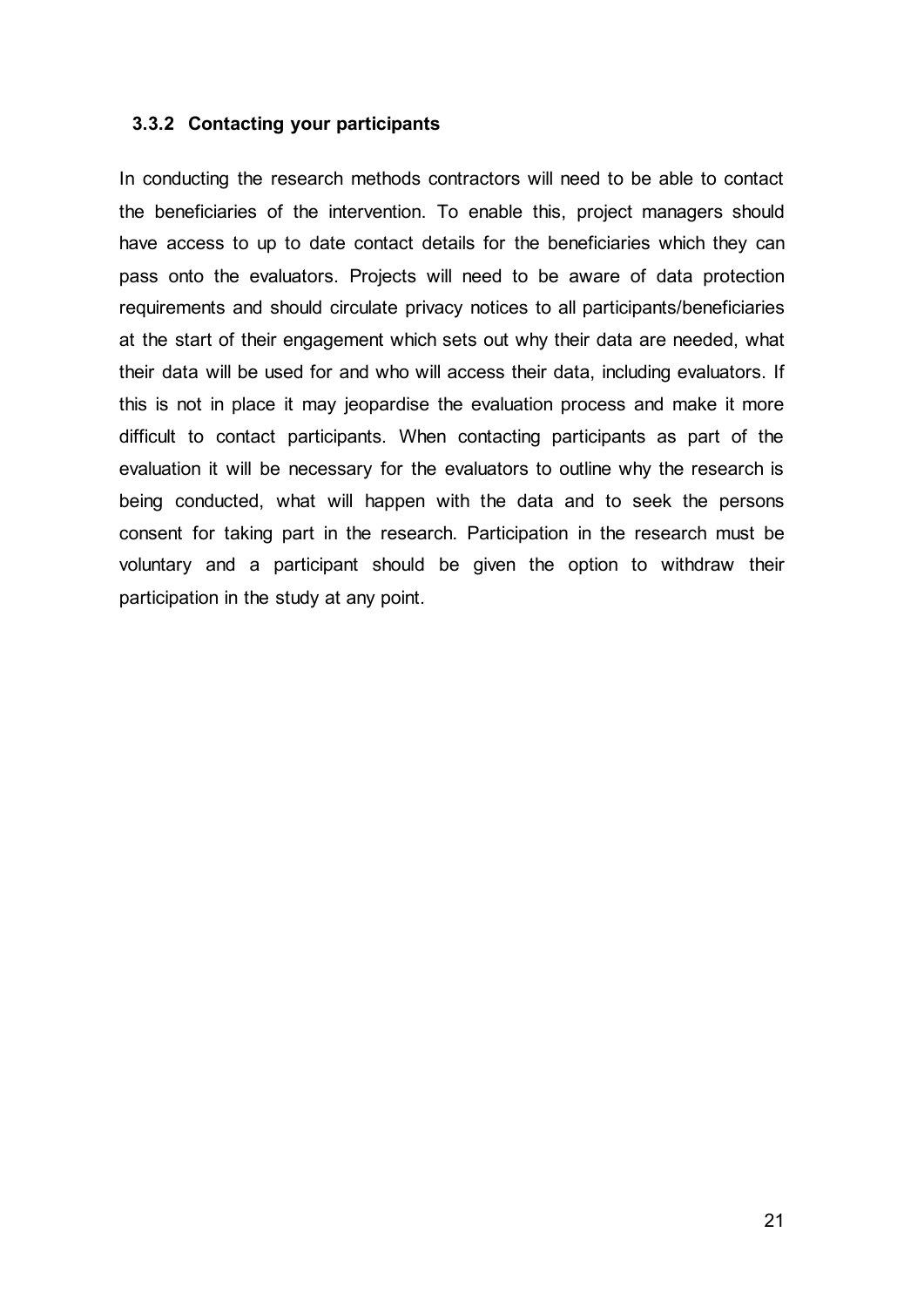## <span id="page-21-0"></span>**Section 4: Commissioning and managing the evaluation**

Section 4 examines some of the key considerations when managing your research contract. 4.1 concerns some of the key considerations before commissioning your evaluation. Section 4.2 provides an outline of a specification template. Section 4.3 provides a draft template for an evaluation report and section 4.3 considers commissioning your evaluation. 4.5 looks at the management of the contract once it has been commissioned. 4.6 looks at issues of quality control when receiving the report and section 4.7 relates to the use of findings and dissemination of evaluation findings.

#### <span id="page-21-1"></span>**4.1 Before Commissioning your Evaluation**

#### 4.1.1 Timetables

It is important that sufficient time is granted to the evaluation processes, including the development of the specification and allowing time for revisions to be made to this. It is also important to take into consideration the time taken as part of the procurement and assessment process. When considering the length of research and the submission of the final report you should factor in time to allow feedback on the report and any amendments that contractors may be expected to make. You should develop an evaluation timetable that sets out these considerations in a clear way to ensure that sufficient time is allowed for each of these stages. In developing this timetable you should work backwards from the desired time of receiving the final report through each stage of the process.

#### 4.1.2 Resources

Appropriate and sufficient resources should be provided for monitoring and evaluation. Budgets for externally commissioned evaluations should be proportionate to the aims and objectives of the operation. Inadequately resourced evaluations are likely to lead to poor quality evidence or even false conclusions and may not provide the evidence base needed for future project planning.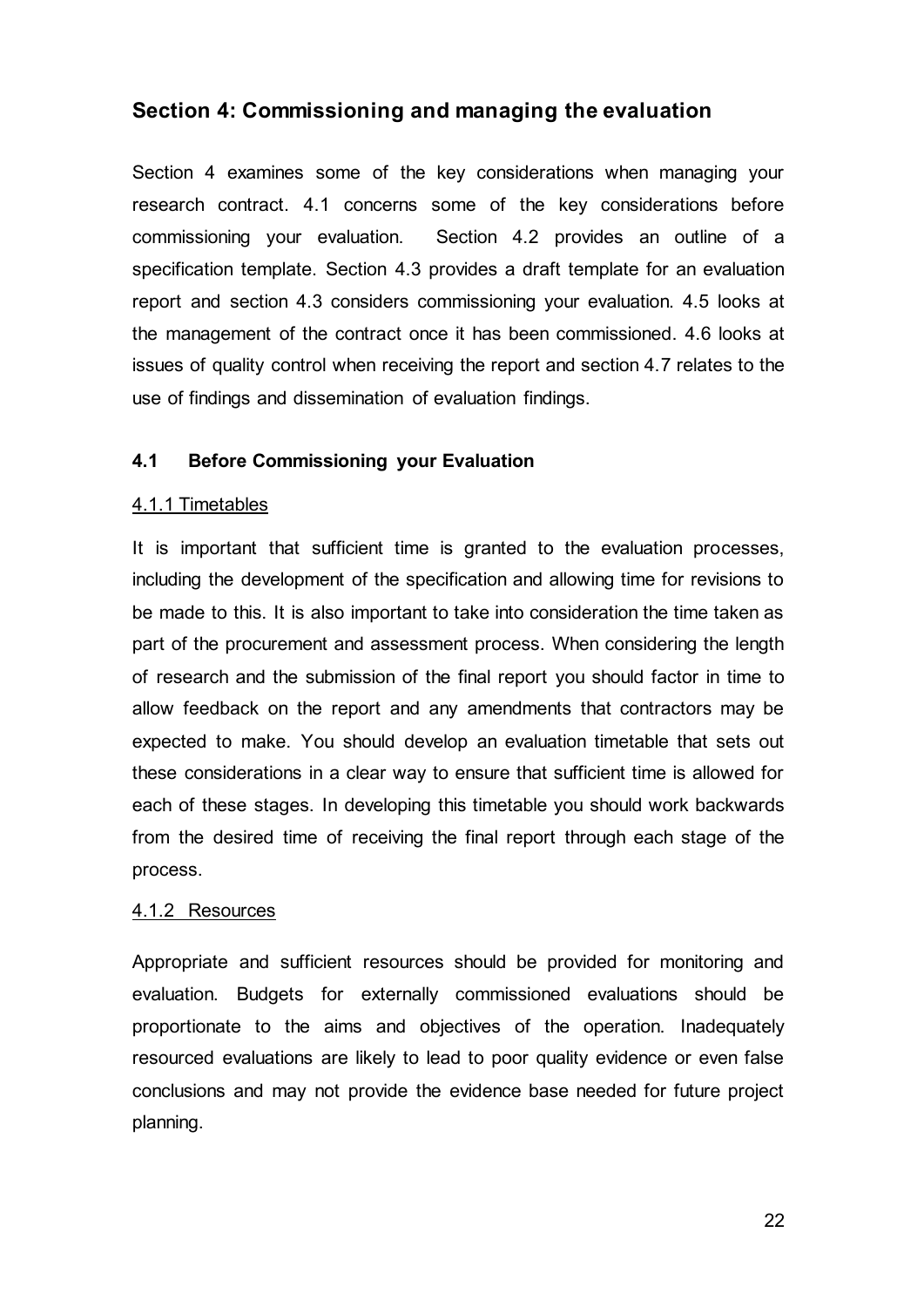#### 4.1.3 Evaluation Steering Group

Before commissioning an evaluation, projects are recommended to create a steering group to oversee the contract. This should be comprised of: stakeholders interested in the final results of the evaluation, individuals in the organisation who have knowledge of the projects (including monitoring data) and, representatives from project deliverers. Please contact the Strategy Branch to request a member of the team to sit on your evaluation steering group.

Governance arrangements will set out who is responsible for which task, which could include the project manager, senior responsible owner, project director or steering group.

| <b>Internal Project Manager</b>                                         | <b>Senior Responsible</b><br><b>Owner/Project Director</b>                    | <b>Steering Group</b>                                               |
|-------------------------------------------------------------------------|-------------------------------------------------------------------------------|---------------------------------------------------------------------|
| Drafting specification                                                  | Ensuring appropriate<br>resources                                             | Ensuring quality and<br>relevance                                   |
| Obtaining necessary data<br>and security clearance                      | Ensuring necessary<br>information is collected<br>and available to evaluators | Facilitating work of<br>external evaluators                         |
| Day to day management of<br>risks                                       |                                                                               | Access to information<br>and contacts                               |
| Ensuring on track, meets<br>objectives, is on time and<br>within budget |                                                                               | Quality assurance:<br>design, questions,<br>methods, research tools |
| Contractors: advice and<br>responding timely to issues<br>arising       |                                                                               | Assist in analysis and<br>interpretation                            |
| <b>Quality assurance</b>                                                |                                                                               |                                                                     |
| Feedback findings to<br>relevant audience                               |                                                                               |                                                                     |

*Table 2 - Evaluation quality control responsibilities*

*Source: Magenta Book (Table 5c)*

The governance arrangements should also be clear as to who is responsible, as data controller, under the Data Protection Act (1998) and, from 2018, the GDPR.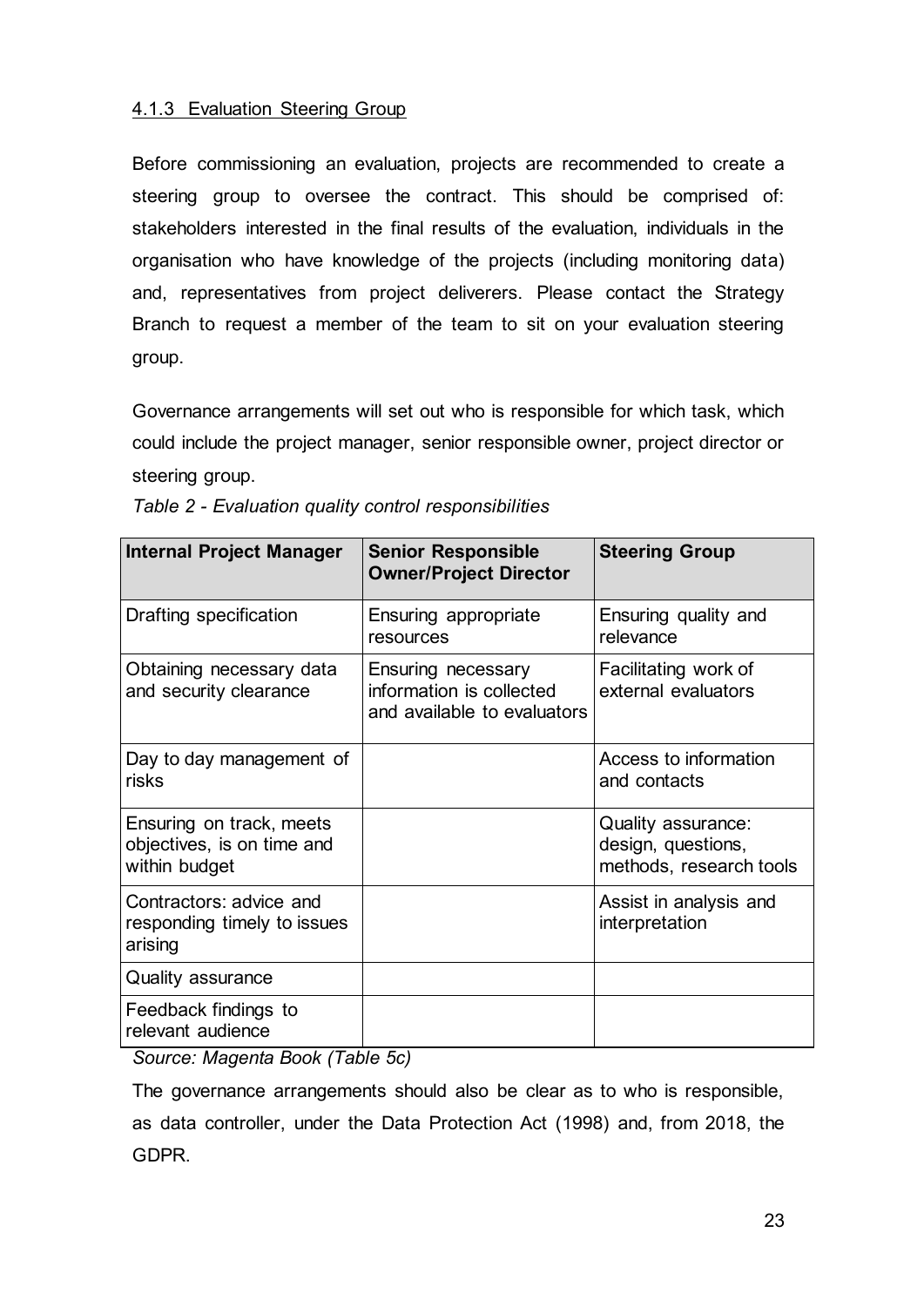#### <span id="page-23-0"></span>**4.2 Specification**

The specification is a crucial stage in the evaluation process. It will be used as the reference document over the course of the evaluation to measure progress and ensure the successful evaluator is conducting the work required. As discussed in section 2 and 3, it is important that the aims, objectives, and required methodology are clearly and comprehensively outlined. If the scope of an evaluation is poorly defined from the start, the final result will likely be of poor quality also.

When designing specifications for contracts your organisation may have standard templates which you should follow. Table 3 below may be used as a guide of the sections which are useful to consider including in draft specifications.

| <b>Specification section</b> | <b>Guidance note</b>                                                                                                                                                                                                                                                                                                                                                                                                                                                                      |
|------------------------------|-------------------------------------------------------------------------------------------------------------------------------------------------------------------------------------------------------------------------------------------------------------------------------------------------------------------------------------------------------------------------------------------------------------------------------------------------------------------------------------------|
| <b>Background</b>            | Set out the background to the evaluation, both in<br>terms of the policy area (e.g. the background to the<br>C&SCDS, background to the WGRC-RDP 2014-<br>2020, and also explain what the project aims to<br>achieve) and the wider context within which the<br>evaluation will operate (e.g. why is the evaluation<br>being commissioned at this time, how will the results<br>be used).<br>This section should answer the question of why you<br>are commissioning the research project. |
| Aims and Objectives          | The broad aims given in this section should answer,<br>in broad terms, the question of what you want to<br>achieve as a result of the evaluation.<br>This section should include the key areas that you<br>would like the evaluators to examine as it provides<br>the contractual basis upon which the work will take                                                                                                                                                                     |

#### *Table 3 – Specification template*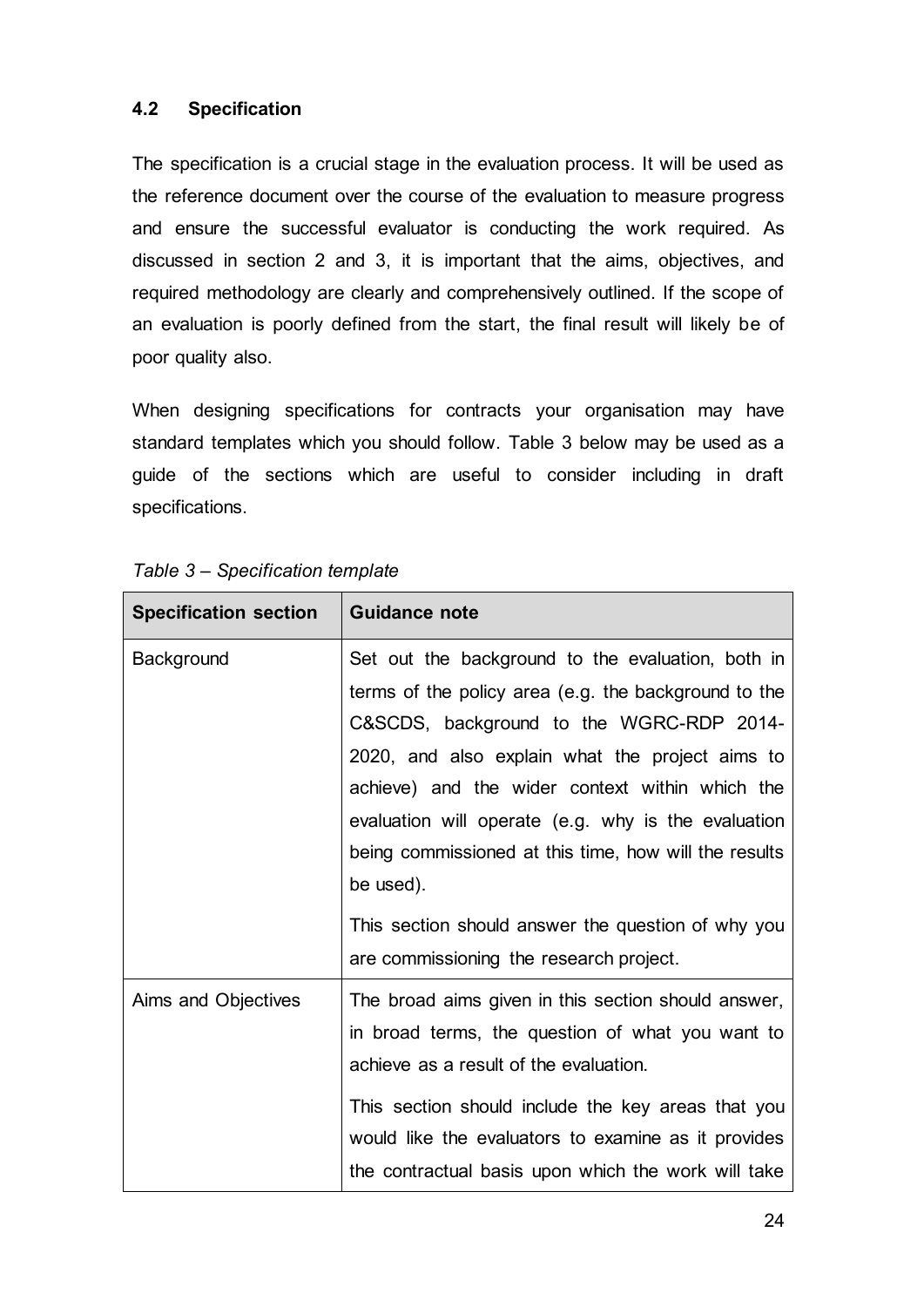|                                                 | place.                                                                                                                                                                                                                                                              |  |  |
|-------------------------------------------------|---------------------------------------------------------------------------------------------------------------------------------------------------------------------------------------------------------------------------------------------------------------------|--|--|
| Methodology                                     | Clearly set out the methods you wish the contractor<br>to employ. Explain any challenges you foresee (e.g.<br>timescales for completion, methods).<br>Potential bidders should have a clear understanding                                                           |  |  |
|                                                 | of what the commissioner is trying to achieve but<br>should feel free to suggest the best method of<br>achieving it.                                                                                                                                                |  |  |
|                                                 | If you want a specific method/s to be employed<br>ensure you include it here.                                                                                                                                                                                       |  |  |
| Tender deadlines and<br>contract award criteria | The timetable section should set out the milestones<br>for the project tendering from advertising<br>the<br>specification, through to project award.                                                                                                                |  |  |
|                                                 | This section should clearly set out the award criteria<br>that the bids will be scored against, including the<br>weighting for each section. The cost of the contract<br>should be included as part of the total award score.<br>Example scoring criteria could be: |  |  |
|                                                 | 1. Understanding of the research context and<br>response to brief (1,500 word limit - 20%)                                                                                                                                                                          |  |  |
|                                                 | 2. Methodological approach; including rationale,<br>suitability of methods proposed, timescales<br>delivery and anticipated<br>for<br>risks<br>and<br>proposed mitigation $(3,000$ word limit $-40\%)$                                                              |  |  |
|                                                 | 3. Details of the project team; relevant prior<br>experience, roles and responsibilities within<br>this contract $(1,500$ word limit $-20\%)$                                                                                                                       |  |  |
|                                                 | 4. Cost (20%)<br>It is advisable to set word limits for each section.                                                                                                                                                                                               |  |  |
|                                                 |                                                                                                                                                                                                                                                                     |  |  |
| <b>Timescales</b><br>and                        | Outline contract start and end date as well as table                                                                                                                                                                                                                |  |  |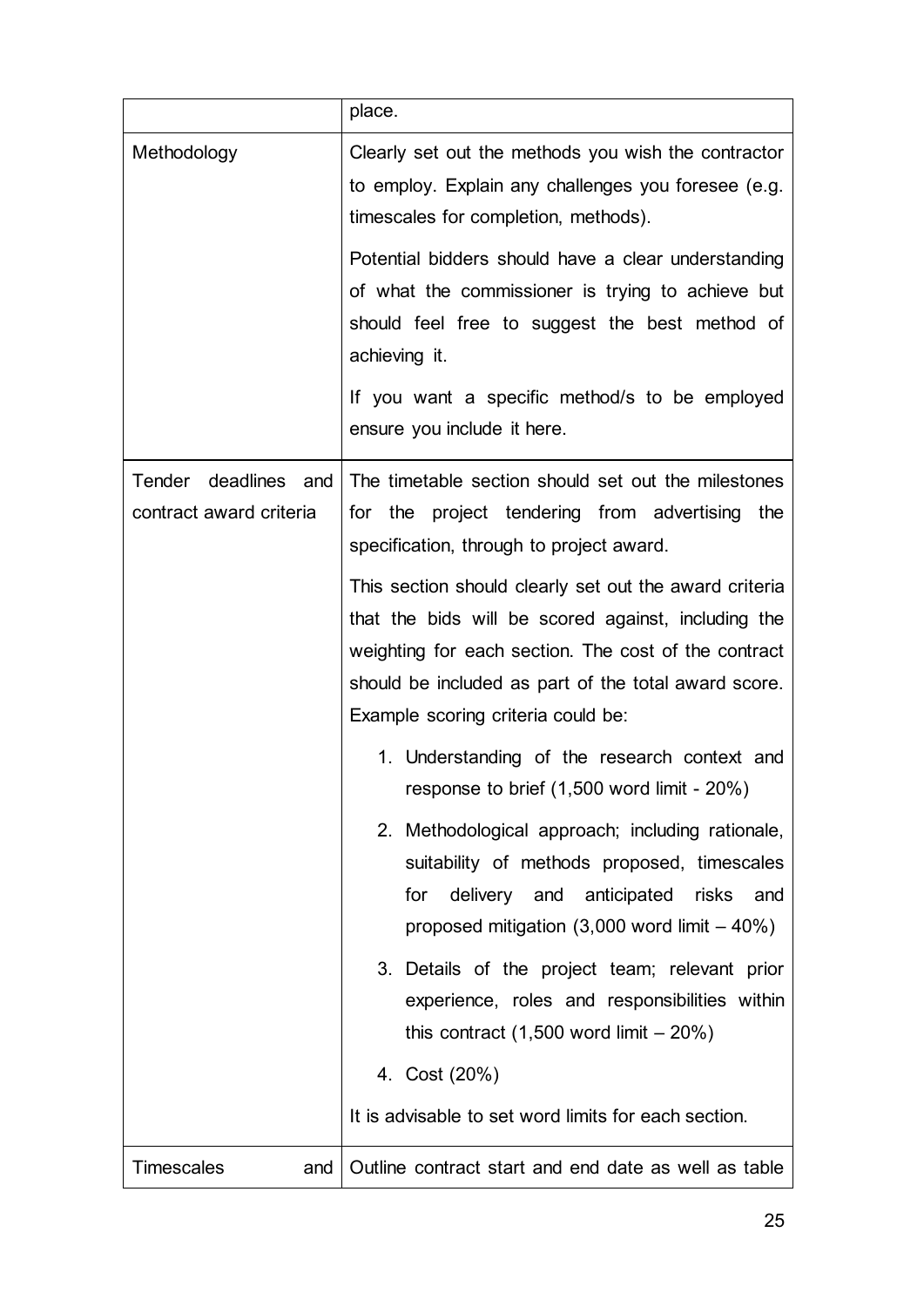| duration of contract                                 | outlining key deliverables and deadlines.                                                                                                                                                                                                                                                                                                                                                                                                                  |  |  |
|------------------------------------------------------|------------------------------------------------------------------------------------------------------------------------------------------------------------------------------------------------------------------------------------------------------------------------------------------------------------------------------------------------------------------------------------------------------------------------------------------------------------|--|--|
|                                                      | Key stages of delivery could be:                                                                                                                                                                                                                                                                                                                                                                                                                           |  |  |
|                                                      | Inception report                                                                                                                                                                                                                                                                                                                                                                                                                                           |  |  |
|                                                      | Fieldwork                                                                                                                                                                                                                                                                                                                                                                                                                                                  |  |  |
|                                                      | Draft final report                                                                                                                                                                                                                                                                                                                                                                                                                                         |  |  |
|                                                      | Presentation to client                                                                                                                                                                                                                                                                                                                                                                                                                                     |  |  |
|                                                      | Final report                                                                                                                                                                                                                                                                                                                                                                                                                                               |  |  |
|                                                      | Timetables should allow for the turnaround of<br>reports from draft to sign off so that tenderers<br>account for this time in their planning.                                                                                                                                                                                                                                                                                                              |  |  |
| <b>Budget</b><br>price<br>and<br>schedule            | This section should set out the budget for the work.<br>We recommend you propose a cost range, which<br>gives a broad indication of the costs of the<br>evaluation to encourage competitiveness whilst<br>providing an idea to tenderers as to the expected<br>cost of contract.<br>You should include a price schedule outlining the<br>milestones at which invoices will be paid. These<br>could link to the key stages of delivery identified<br>above. |  |  |
| Welsh<br>language<br>and<br>translation requirements | The Contractor should note the requirement to<br>ensure that the Welsh and English languages are<br>treated equally. This includes the capacity to<br>undertake the<br>fieldwork bilingually, such<br>as<br>interviews and community surveys. Reports should<br>be available in both English and Welsh.                                                                                                                                                    |  |  |
| Contract monitoring                                  | Contact points for client and contractor and non-<br>compliance arrangements.                                                                                                                                                                                                                                                                                                                                                                              |  |  |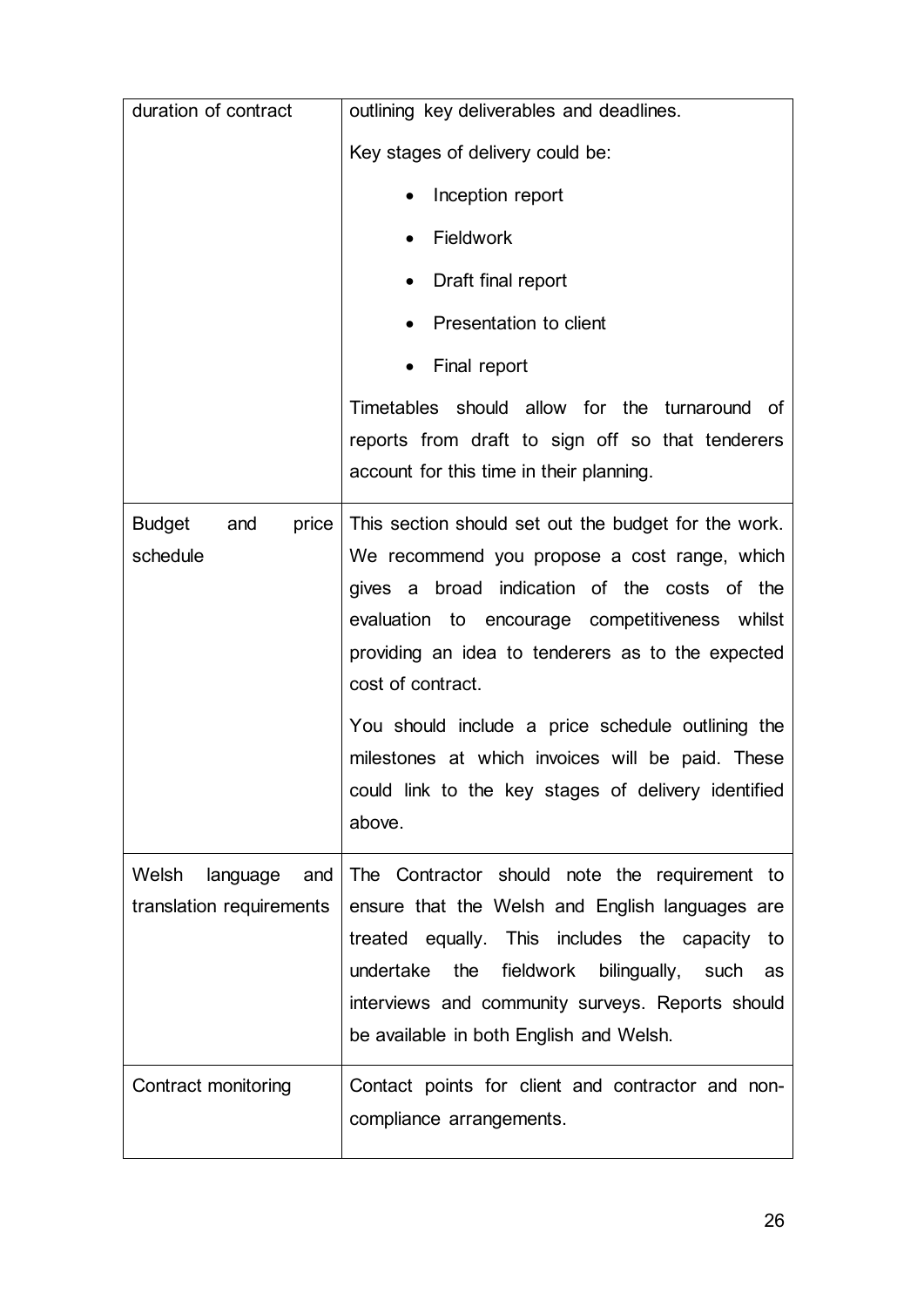| Data security | Contracts must be compliant with the 1998 Data     |
|---------------|----------------------------------------------------|
|               | Protection Act and General Data Protection         |
|               | Regulations.                                       |
|               | Appropriate arrangements need to be in place to    |
|               | ensure that data are transmitted securely between  |
|               | evaluation contractors and the client/beneficiary. |
|               | Contractors must also be able to store data        |
|               | securely.                                          |
|               |                                                    |

Please send any specifications you wish to receive comments on to [RDPM&E@wales.gsi.gov.uk.](mailto:RDPM&E@wales.gsi.gov.uk) In addition, Style Guidance and a Government Social Research (GSR) report template are available also.

#### <span id="page-26-0"></span>**4.3 Commissioning the contract**

Once your evaluation specification had been completed it is necessary to commission the evaluation. When commissioning your evaluation projects should adhere to Local Authority or company protocol but it is advised that the evaluations are put out to open tender on the sell2wales $8$  website.

Once bids have been received you will need to score the submitted evaluation proposals in line with the assessment methodology outlined in the evaluation specification. When scoring the submitted bids you should follow your own internal processes to ensure due process is followed.

The successful evaluators should be independent of the project and should not include any of the project stakeholders. Members of the Strategy Team are available to comment and score evaluation tenders.

#### <span id="page-26-1"></span>**4.4 Managing the Contract**

Once the evaluation has been commissioned and awarded an inception meeting will be an important part of the contract. This is where final

l <sup>8</sup> For advice on procuring services in Wales please contact the National Procurement Service; <http://nps.gov.wales/?skip=1&lang=en>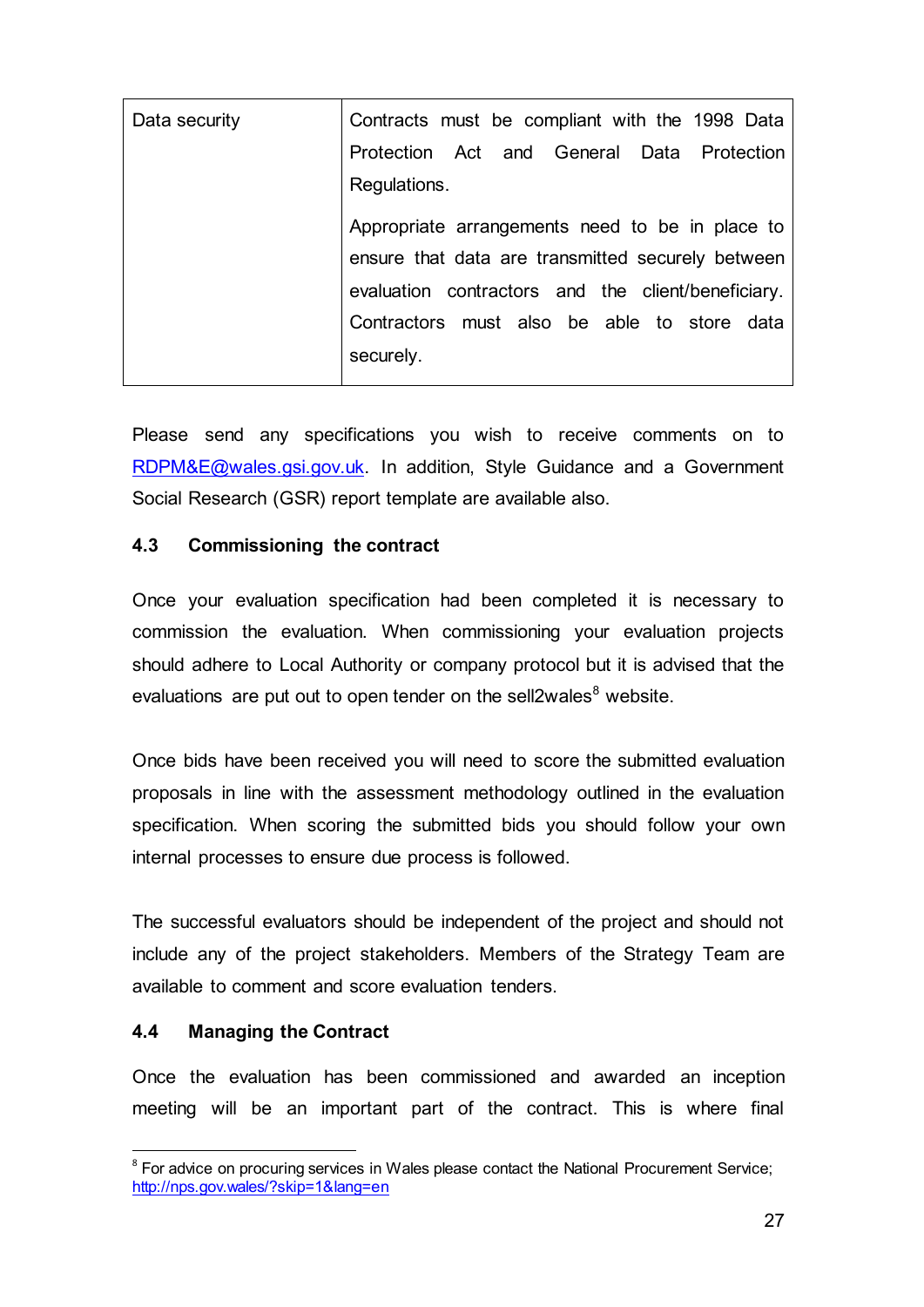arrangements for the research can be finalised and the core aims of the research agreed. You should produce a report or summary of this meeting to be agreed by all parties so that there is a clear consensus on what is planned. As the research progresses it is important that project managers keep in frequent contact with evaluators to ensure that the contract is proceeding as planned. This may be in the form of regular telephone calls, email updates or pre arranged reporting meetings. The active management of the contract is an important process as regular contact may assist in preventing problems occurring, speeding up access to respondents and ensuring that the evaluation timings do not slip unless agreed by both parties.

#### <span id="page-27-0"></span>**4.5 Report template**

In an effort to standardise and create common features across RDP evaluations the example template below gives an indication of the sections that should be included. This template will vary depending on the size of the projects being evaluated and the scale of the evaluation. The Strategy Branch may be consulted during the process for advice and comments on evaluation tenders and proposed structure. Below is an outline example of the structure of an evaluation report:

#### Executive Summary

- Main findings of the evaluation; and
- Conclusions and recommendations.

#### **Introduction**

- Purpose of the report; and
- Structure of the report.

#### **Context**

- Brief contextual information about the programme;
- Discussion of previous evaluations related to the programme;
- Description of the project/ programme being evaluated; and
- Programme implementation; actors involved, institutional context. Methodological approach
	- Explanation of the evaluation design and the methods used;
	- Sources of data; and
	- Problems or limitations of the methodological approach.

Financial and Indicator information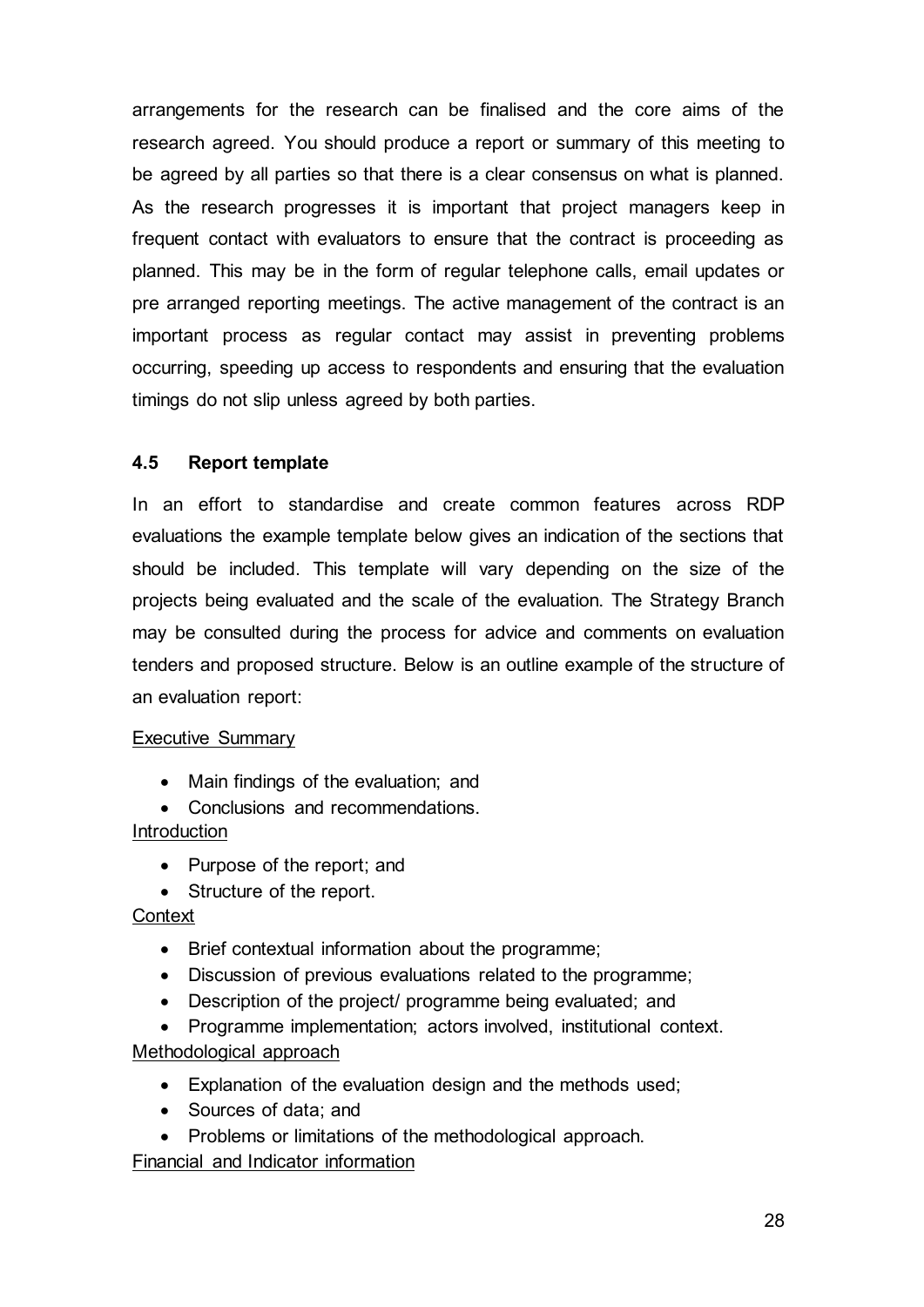- Uptake and budget actually spent, with detailed tables of the breakdown of how much money specific projects received; and
- Tables of all monitoring indicator data that have been collected over the course of the project. These data should form the basis for further evaluation to explain the results.

Results of primary research

- Analysis and results of the research undertaken;
- Emphasis should be placed on the analysis of the data rather than presenting the results; and
- Discussion of relevant Common Evaluation Questions for Rural Development Programmes 2014-2020 to allow for cross-examination of results across Wales.

Conclusions and Recommendations

- Presentation of the overall conclusions of the programme which take into account programme-specific and national strategy objectives; and
- Recommendations based on the evaluation findings, including, if relevant, proposals for the adaptation of programmes.

A full template and style guidance is available from the Strategy Branch. In addition, it is advisable to provide the Strategy Branch with copies of the draft reports to comment on before evaluation reports are finalised.

#### <span id="page-28-0"></span>**4.6 Receiving the report and Quality Assurance**

When you receive the draft reports from the evaluators it will be necessary to check the report prior to payment. While minor typographical or factual errors may be acceptable for you to change yourself, if there are persistent problems in the content of the report on the basis of typos or factual inaccuracies the report should be sent back to the contractors to correct as soon as possible. The report should correspond to any reporting requirements that were agreed at the inception meeting and report templates provided. The results from the research should be analysed and presented clearly in the final reports. Evaluations should not simply serve as a presentation and description of project achievements, but rather they should focus on explaining the reasons for the impacts and exploring the reasons for any less successful aspects of the project. Evaluation reports should also make a series of recommendations for future activity. These should be based on the findings of the evaluation.

#### <span id="page-28-1"></span>**4.7 Effective use of results**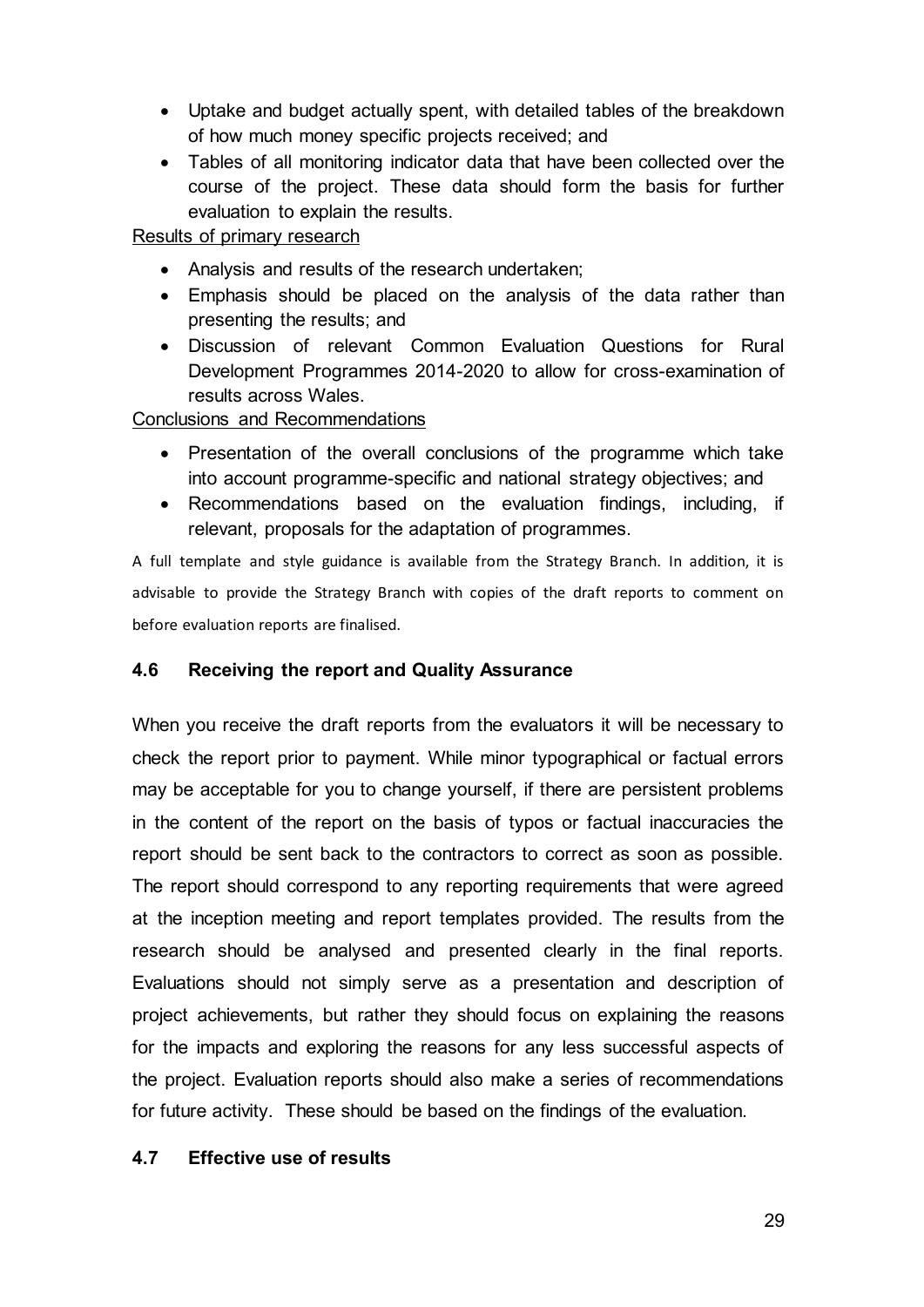Undertaking an evaluation should not be viewed as a 'tick-box' exercise. The evaluation recommendations should be communicated to those involved in the project. Each recommendation should be considered by the steering group after the evaluation, and reviewed at a future point for actions that may need to be taken as a result of the recommendations. Where possible recommendations and findings offered in the evaluations should influence changes to project delivery. If this is not possible due to the stage at which the evaluation is received, for instance a final evaluation once project activity has ceased, the findings should still be of importance in the design of future interventions. As well as effectively using the information in reports, it is strongly recommended you review other evaluations undertaken by similar projects to identify best practice elsewhere and lessons learnt in the delivery of activities under the previous Programme.

The evaluation recommendations are a key element of the report. If evaluation reports are planned to be published online, projects may wish to publish their response to the report recommendations, alongside the publication of the report.

The main audience for the evaluations produced are those involved with the project to which the findings relate. However, the project board, organisational stakeholders, other projects conducting similar projects, and the Welsh Government should all also receive copies of all evaluations undertaken. Final evaluation reports should be published online. This is important because, not only does it provide transparency for how the public money has been spent (on the project and on the evaluation) but it also allows others to learn from the findings of the evaluation.

Before an evaluation report is finalised it is often useful to arrange for the contractor to present the key findings to staff working on the project. This is a useful way for those involved to discuss the evaluation findings and recommendations with the evaluators, ask questions, and to consider what the findings and recommendations mean to them and future activity.

30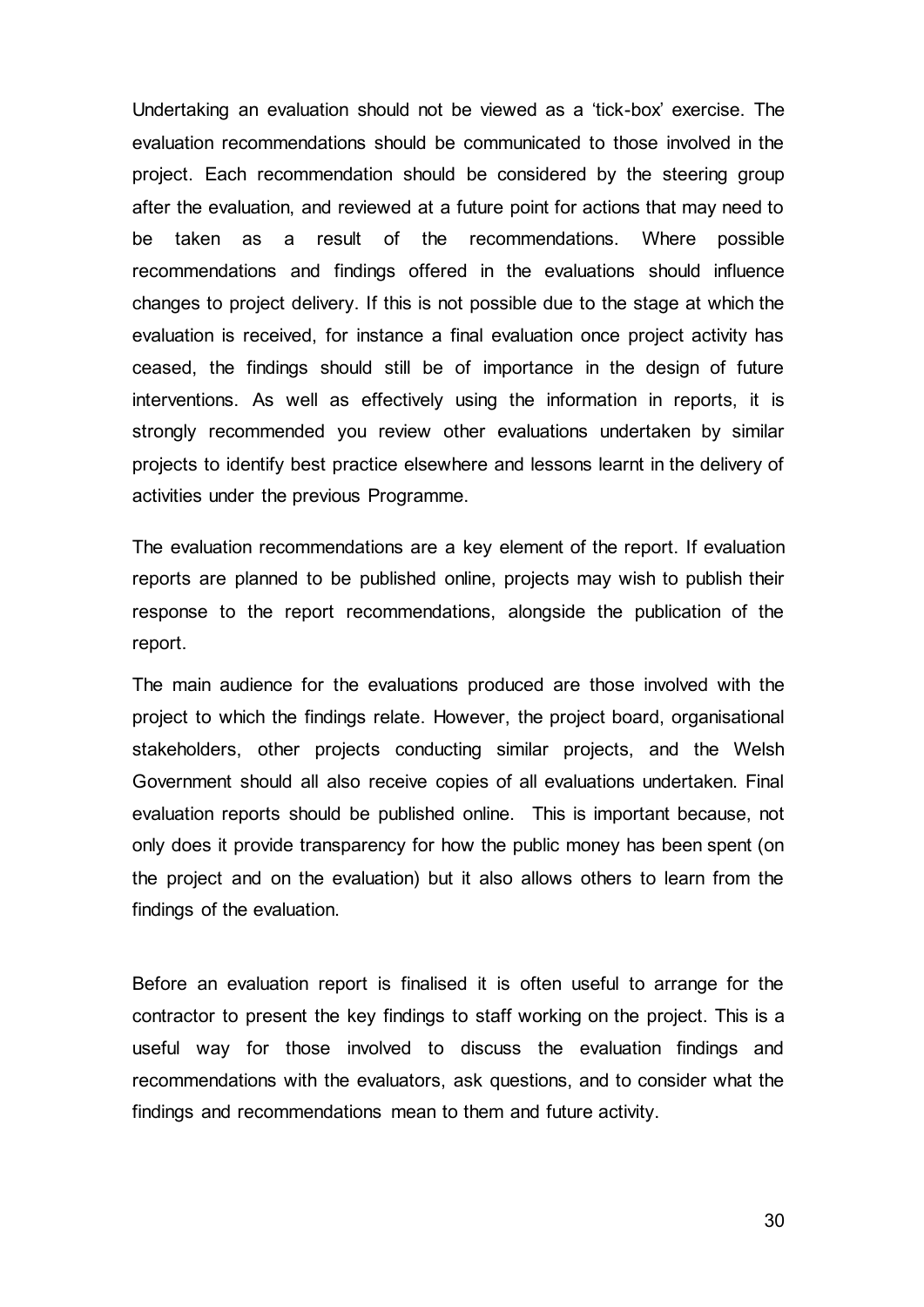To communicate the findings effectively to wider interested parties you may wish to use methods such as: online bulletins, local seminars, conferences, workshops and published papers. In addition, the Wales Rural Network Support Unit (WRNSU) runs events. The WRNSU is contactable through their mailbox - [ruralnetwork@wales.gsi.gov.uk.](mailto:ruralnetwork@wales.gsi.gov.uk)

To ensure that learning opportunities presented by evaluations are implemented it may be appropriate to conduct a review some time following the completion of the evaluation to consider progress against any recommendations made in an evaluation.

#### **Annex 1 – Further Guidance**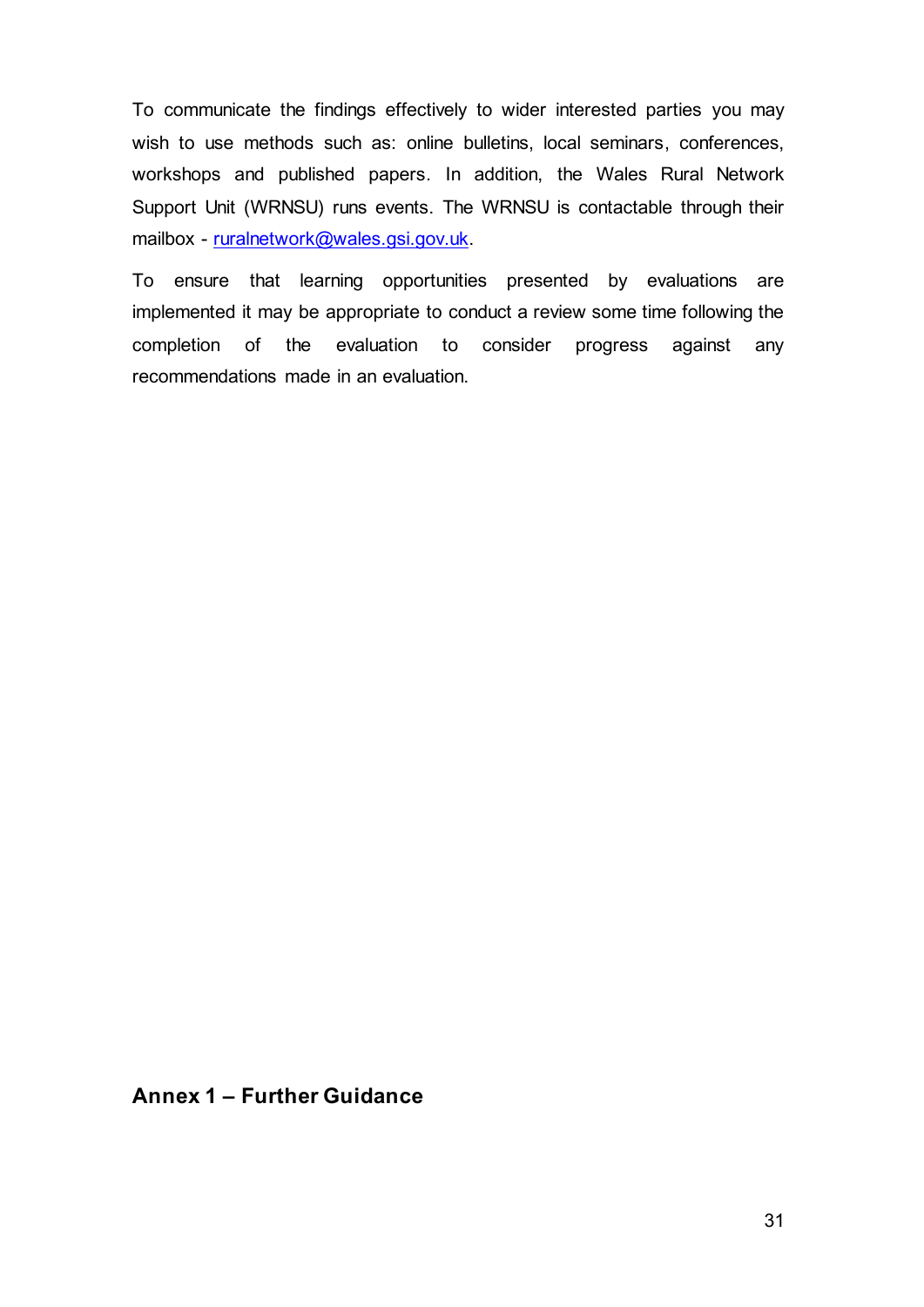Common Evaluation Questions for Rural Development Programmes 2014- 2020: [https://enrd.ec.europa.eu/sites/enrd/files/uploaded](https://enrd.ec.europa.eu/sites/enrd/files/uploaded-files/wp_evaluation_questions_2015.pdf)[files/wp\\_evaluation\\_questions\\_2015.pdf](https://enrd.ec.europa.eu/sites/enrd/files/uploaded-files/wp_evaluation_questions_2015.pdf)

Evaluation of the Supply Chain Efficiency Scheme: [http://gov.wales/funding/eu](http://gov.wales/funding/eu-funds/previous/project-evaluations/supplychain-efficiency/?lang=en)[funds/previous/project-evaluations/supplychain-efficiency/?lang=en](http://gov.wales/funding/eu-funds/previous/project-evaluations/supplychain-efficiency/?lang=en)

Evaluation of Processing and Marketing Grant Scheme: [http://gov.wales/funding/eu-funds/previous/project-evaluations/pmg-scheme](http://gov.wales/funding/eu-funds/previous/project-evaluations/pmg-scheme-evaluation/?lang=en)[evaluation/?lang=en](http://gov.wales/funding/eu-funds/previous/project-evaluations/pmg-scheme-evaluation/?lang=en)

European Evaluation Helpdesk for Rural Development: <https://enrd.ec.europa.eu/en/evaluation>

EC Impact Evaluation Centre: [http://ec.europa.eu/regional\\_policy/index.cfm/en/policy/evaluations/guidance/i](http://ec.europa.eu/regional_policy/index.cfm/en/policy/evaluations/guidance/impact_faq_theor) mpact faq theor

NAO – Evaluation in Government: <https://www.nao.org.uk/report/evaluation-government/>

HM Treasury Magenta Book: <https://www.gov.uk/government/publications/the-magenta-book>

HM Treasury Green Book: [https://www.gov.uk/government/publications/the-green-book-appraisal-and](https://www.gov.uk/government/publications/the-green-book-appraisal-and-evaluation-in-central-governent)[evaluation-in-central-governent](https://www.gov.uk/government/publications/the-green-book-appraisal-and-evaluation-in-central-governent)

ESRC Framework for Research Ethics 2010 (revised September 2012) (PDF, 480Kb): [http://www.esrc.ac.uk/\\_images/framework-for-research-ethics-09-](http://www.esrc.ac.uk/_images/framework-for-research-ethics-09-12_tcm8-4586.pdf) [12\\_tcm8-4586.pdf](http://www.esrc.ac.uk/_images/framework-for-research-ethics-09-12_tcm8-4586.pdf)

Social Research Association Ethical Guidelines: <http://the-sra.org.uk/research-ethics/ethics-guidelines/>

GSR Ethical Assurance for Social Research in Government: <http://www.civilservice.gov.uk/networks/gsr/publications>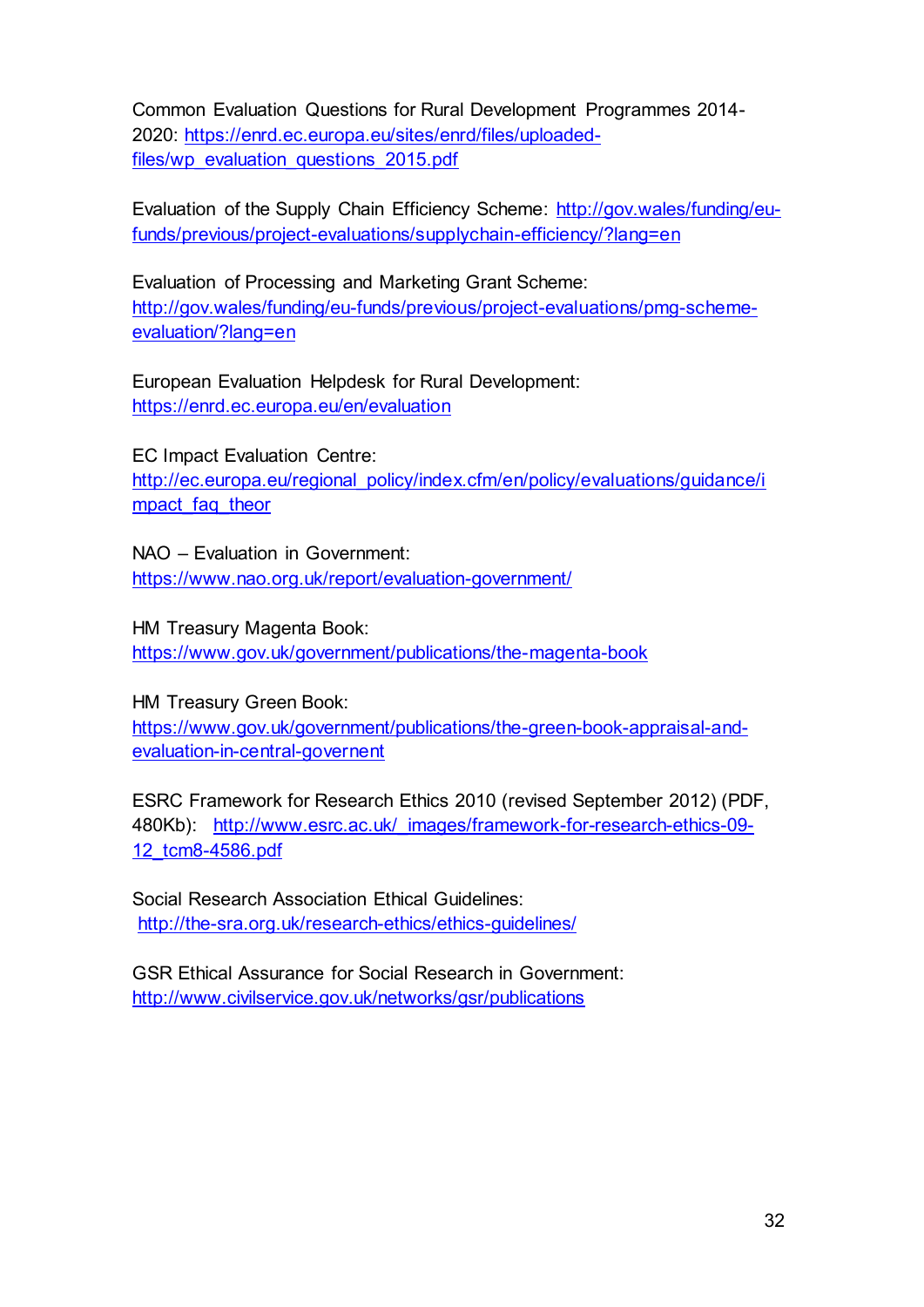## **Annex 2 – List of Common Evaluation Questions**

A full list of the Common Evaluation Questions for rural development is provided below. For detailed information on the judgement criteria, linked common indicators, and additional information for each CEQ please see: [https://enrd.ec.europa.eu/sites/enrd/files/uploaded](https://enrd.ec.europa.eu/sites/enrd/files/uploaded-files/wp_evaluation_questions_2015.pdf)[files/wp\\_evaluation\\_questions\\_2015.pdf](https://enrd.ec.europa.eu/sites/enrd/files/uploaded-files/wp_evaluation_questions_2015.pdf)

|                  | <b>Focus Area</b>                                                                                                                                                                                          | <b>Evaluation Question</b>                                                                                                                                                                                                                                        |  |
|------------------|------------------------------------------------------------------------------------------------------------------------------------------------------------------------------------------------------------|-------------------------------------------------------------------------------------------------------------------------------------------------------------------------------------------------------------------------------------------------------------------|--|
| P <sub>1</sub> A | Fostering innovation,<br>cooperation, and the<br>development of the<br>knowledge base in rural<br>areas                                                                                                    | 1. To what extent have RDP<br>interventions supported innovation,<br>cooperation and the development of<br>the knowledge base in rural areas?                                                                                                                     |  |
| P <sub>1</sub> B | Strengthening the links<br>between agriculture, food<br>production and forestry and<br>research and innovation,<br>including for the purpose of<br>improved environmental<br>management and<br>performance | 2. To what extent have RDP<br>interventions supported the<br>strengthening of links between<br>agriculture, food production and<br>forestry and research and innovation,<br>including for the purpose of improved<br>environmental management and<br>performance? |  |
| P <sub>1</sub> C | Fostering lifelong learning<br>and vocational training in the<br>agricultural and forestry<br>sectors                                                                                                      | 3. To what extent have RDP<br>interventions supported lifelong<br>learning and vocational training in the<br>agriculture and forestry sectors?                                                                                                                    |  |
| P <sub>2</sub> A | Improving the economic<br>performance of all farms and<br>facilitating farm restructuring<br>and modernisation, notably<br>with a view to increasing<br>market participation and                           | 4. To what extent have RDP<br>interventions contributed to improving<br>the economic performance,<br>restructuring and modernization of<br>supported farms in particular through<br>increasing their market participation                                         |  |

#### **Focus Area related evaluation questions**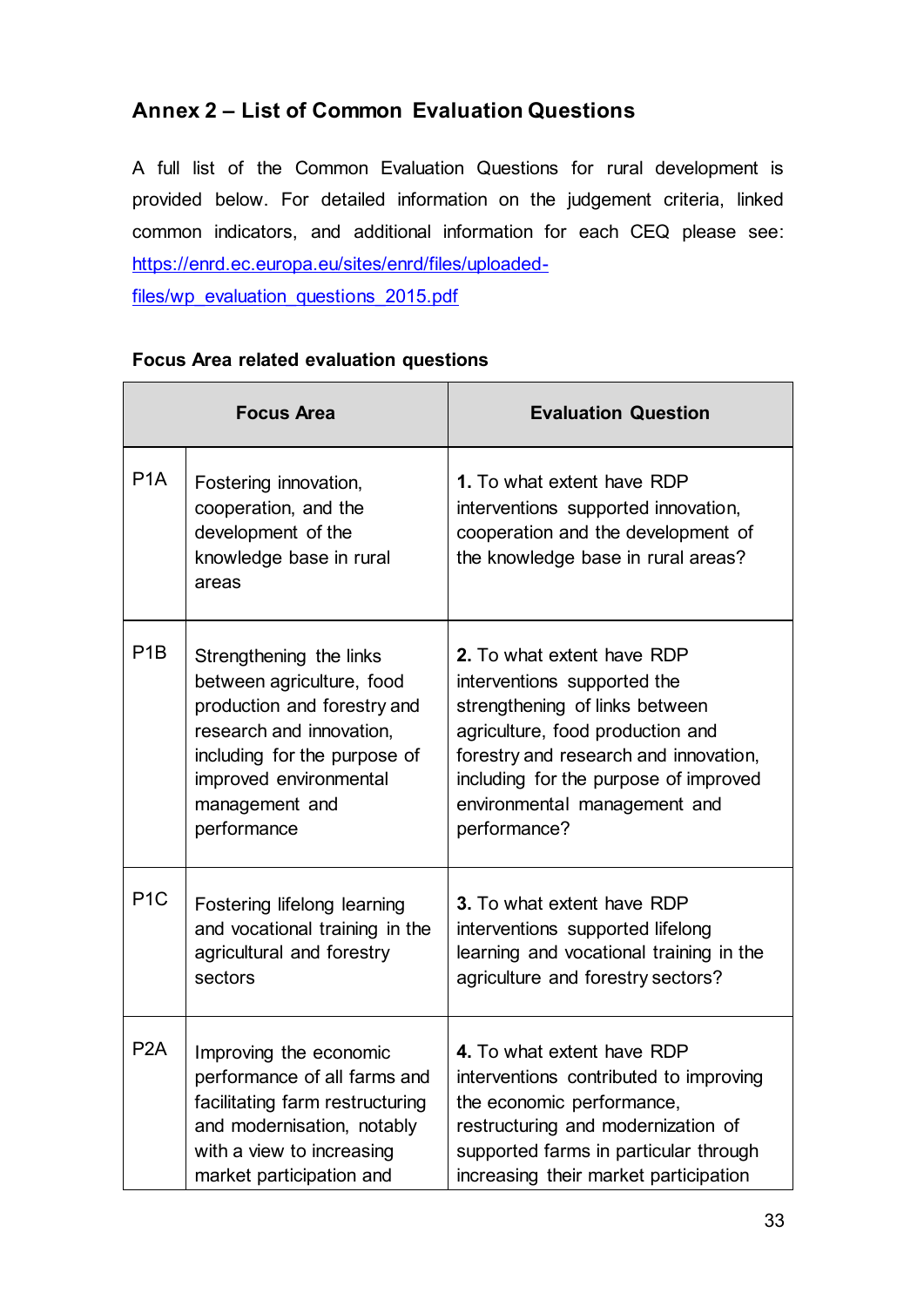|                  | orientation as well as<br>agricultural diversification                                                                                                                                                                                                                                                                    | and agricultural diversification?                                                                                                                                                                                                                                                                                                                                         |
|------------------|---------------------------------------------------------------------------------------------------------------------------------------------------------------------------------------------------------------------------------------------------------------------------------------------------------------------------|---------------------------------------------------------------------------------------------------------------------------------------------------------------------------------------------------------------------------------------------------------------------------------------------------------------------------------------------------------------------------|
| P <sub>2</sub> B | Facilitating the entry of<br>adequately skilled farmers<br>into the agricultural sector<br>and, in particular,<br>generational renewal                                                                                                                                                                                    | 5. To what extent have RDP<br>interventions supported the entry of<br>adequately skilled farmers into the<br>agricultural sector and in particular,<br>generational renewal?                                                                                                                                                                                              |
| P <sub>3</sub> A | Improving competitiveness of<br>primary producers by better<br>integrating them into the agri-<br>food chain through quality<br>schemes, adding value to<br>agricultural products,<br>promotion in local markets<br>and short supply circuits,<br>producer groups<br>and organisations and inter-<br>branch organisations | 6. To what extent have RDP<br>interventions contributed to improving<br>the competitiveness of supported<br>primary producers by better integrating<br>them into the agri-food chain through<br>quality schemes, adding value to the<br>agricultural products, promoting local<br>markets and short supply circuits,<br>producer groups and inter-branch<br>organization? |
| P <sub>3</sub> B | Supporting farm risk<br>prevention and management                                                                                                                                                                                                                                                                         | 7. To what extent have RDP<br>interventions supported farm risk<br>prevention and management?                                                                                                                                                                                                                                                                             |
| P4A              | Restoring, preserving and<br>enhancing biodiversity,<br>including in Natura 2000<br>areas, and in areas facing<br>natural or other specific<br>constraints, and high nature<br>value farming, as well as the<br>state of European<br>landscapes                                                                           | 8. To what extent have RDP<br>interventions supported the restoration,<br>preservation and enhancement of<br>biodiversity including in Natura 2000<br>areas, areas facing natural or other<br>specific constraints and HNV farming,<br>and the state of European landscape?                                                                                               |
| P4B              | Improving water<br>management, including<br>fertiliser and pesticide                                                                                                                                                                                                                                                      | <b>9.</b> To what extent have RDP<br>interventions supported the<br>improvement of water management,                                                                                                                                                                                                                                                                      |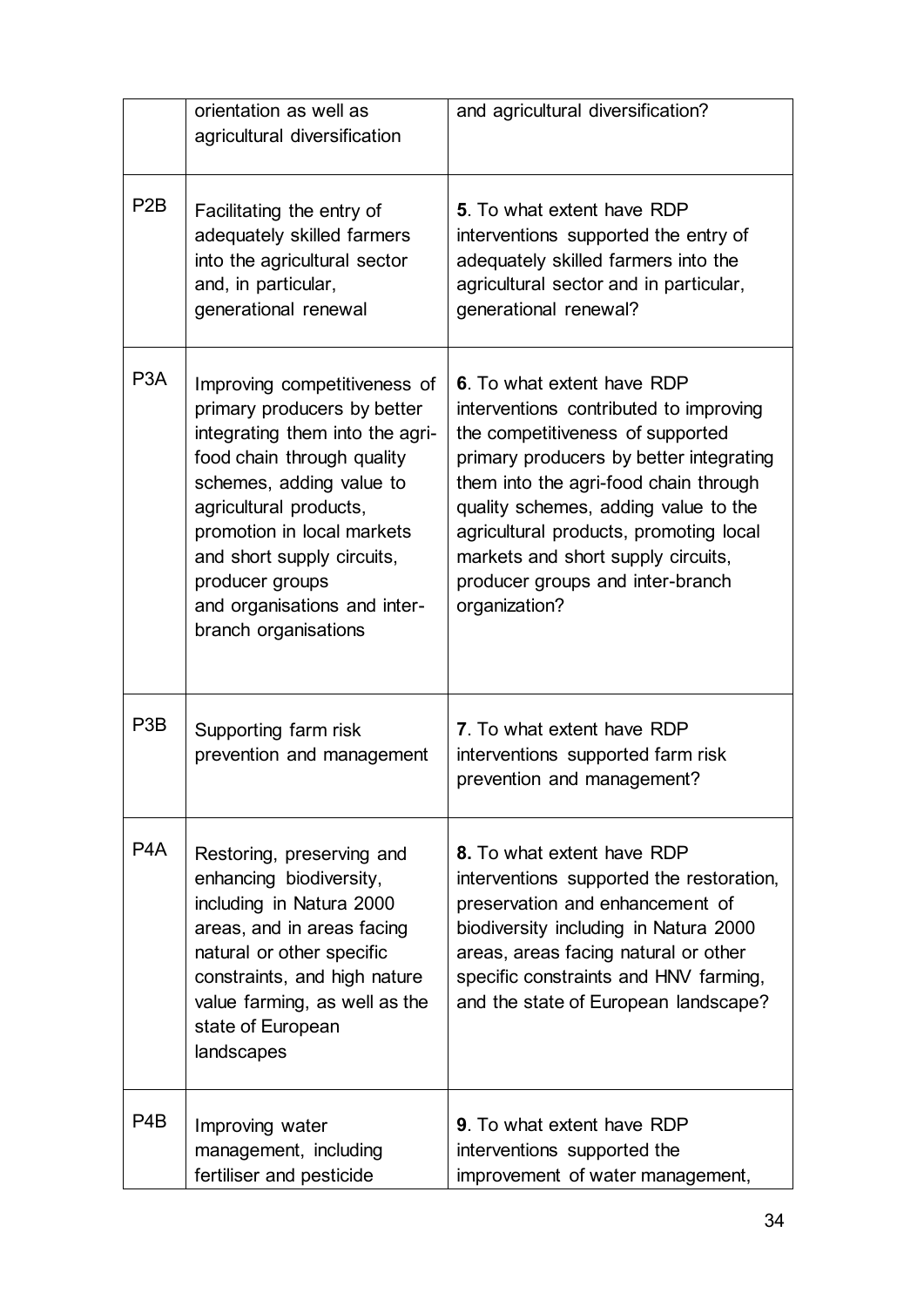|                  | management                                                                                                                                                                                        | including fertilizer and pesticide<br>management?                                                                                                                                                                                |
|------------------|---------------------------------------------------------------------------------------------------------------------------------------------------------------------------------------------------|----------------------------------------------------------------------------------------------------------------------------------------------------------------------------------------------------------------------------------|
| P <sub>4</sub> C | Preventing soil erosion and<br>improving soil management                                                                                                                                          | 10. To what extent have RDP<br>interventions supported the prevention<br>of soil erosion and improvement of soil<br>management?                                                                                                  |
| P <sub>5</sub> A | Increasing efficiency in water<br>use by agriculture                                                                                                                                              | 11. To what extent have RDP<br>interventions contributed to increasing<br>efficiency in water use by agriculture?                                                                                                                |
| P <sub>5</sub> B | Increasing efficiency in<br>energy use in agriculture and<br>food processing                                                                                                                      | 12. To what extent have RDP<br>interventions contributed to increasing<br>efficiency in energy use in agriculture<br>and food processing?                                                                                        |
| P <sub>5</sub> C | Facilitating the supply and<br>use of renewable sources of<br>energy, of by-products,<br>wastes and residues and of<br>other non food<br>raw material, for the<br>purposes of the bio-<br>economy | 13. To what extent have RDP<br>interventions contributed to the supply<br>and use of renewable sources of<br>energy, of by-products, wastes,<br>residues and other non-food raw<br>material for purposes of the bio-<br>economy? |
| P <sub>5</sub> D | Reducing green house gas<br>and ammonia emissions from<br>agriculture                                                                                                                             | <b>14.</b> To what extent have RDP<br>interventions contributed to reducing<br>GHG and ammonia emissions from<br>agriculture?                                                                                                    |
| P <sub>5</sub> E | Fostering carbon<br>conservation and<br>sequestration in agriculture<br>and forestry                                                                                                              | <b>15.</b> To what extent have RDP<br>interventions supported carbon<br>conservation and sequestration in<br>agriculture and forestry?                                                                                           |
|                  |                                                                                                                                                                                                   |                                                                                                                                                                                                                                  |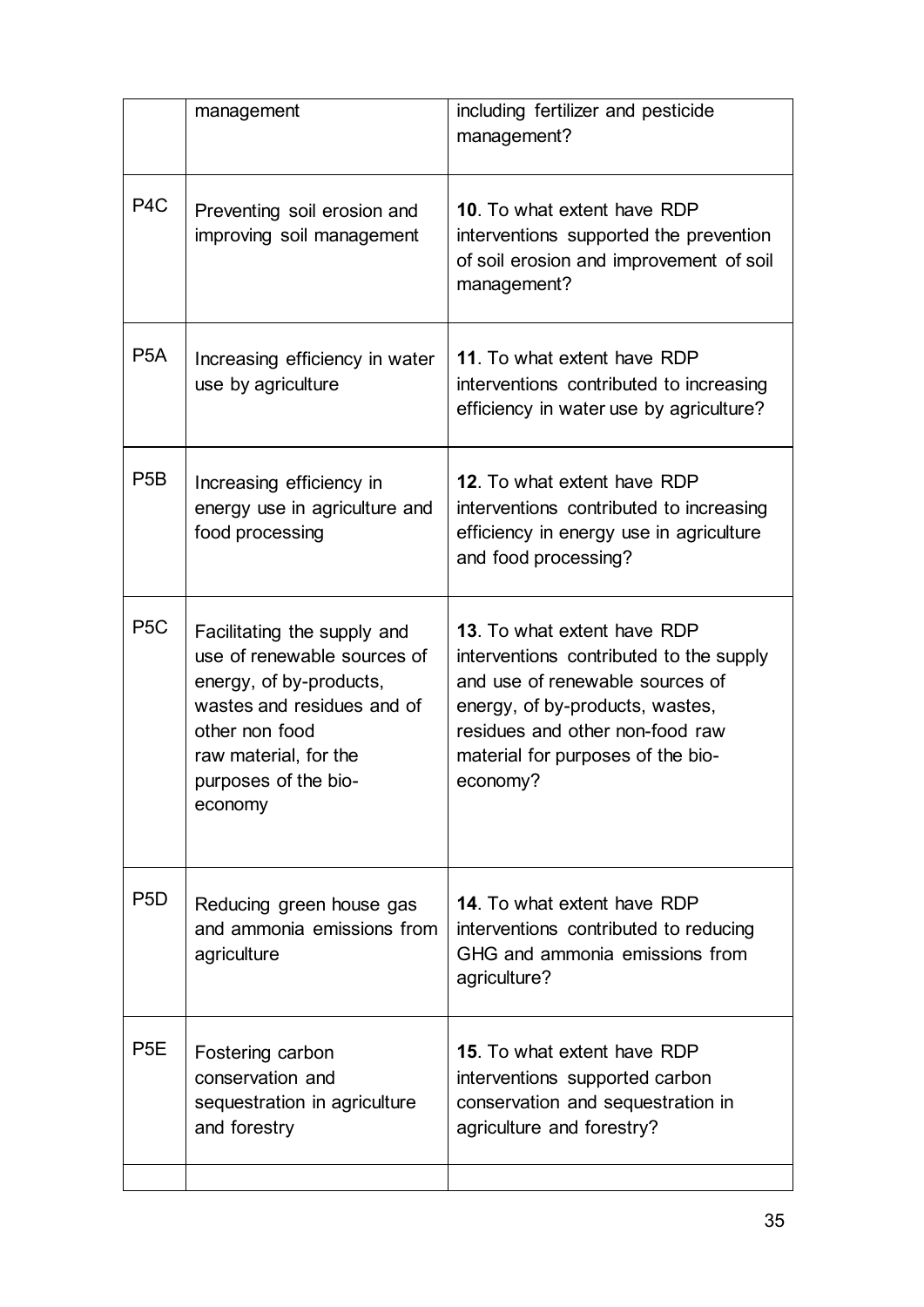| P <sub>6</sub> A | Facilitating diversification,<br>creation and development of<br>small enterprises, as well as<br>job creation               | <b>16.</b> To what extent have RDP<br>interventions supported the<br>diversification, creation and<br>development of small enterprises and<br>job creation?                  |
|------------------|-----------------------------------------------------------------------------------------------------------------------------|------------------------------------------------------------------------------------------------------------------------------------------------------------------------------|
| P6B              | Fostering local development<br>in rural areas                                                                               | <b>17.</b> To what extent have RDP<br>interventions supported local<br>development in rural areas?                                                                           |
| P <sub>6</sub> C | Enhancing the accessibility,<br>use and quality of information<br>and communication<br>technologies (ICT) in rural<br>areas | <b>18.</b> To what extent have RDP<br>interventions enhanced the<br>accessibility, use and quality of<br>information and communication<br>technologies (ICT) in rural areas? |

## **Evaluation questions related to other aspects of the RDP**

| <b>Other RDP aspect</b>           | <b>Evaluation Question</b>                                                                                                                                                                                   |
|-----------------------------------|--------------------------------------------------------------------------------------------------------------------------------------------------------------------------------------------------------------|
| Operational<br>Performance        | 19. To what extent have the synergies among priorities<br>and focus areas enhanced the effectiveness of the<br>RDP?                                                                                          |
| Technical<br>Assistance           | <b>20</b> . To what extent has technical assistance contributed<br>to achieving the objectives laid down in Art. 59(1) of<br>Regulation (EU) No 1303/2013 and Art. 51(2) of<br>Regulation (EU) No 1305/2013? |
| National Rural<br><b>Networks</b> | 21. To what extent has the national rural network<br>contributed to achieving the objectives laid down in Art.<br>54(2) of Regulation (EU) No 1305/2013?                                                     |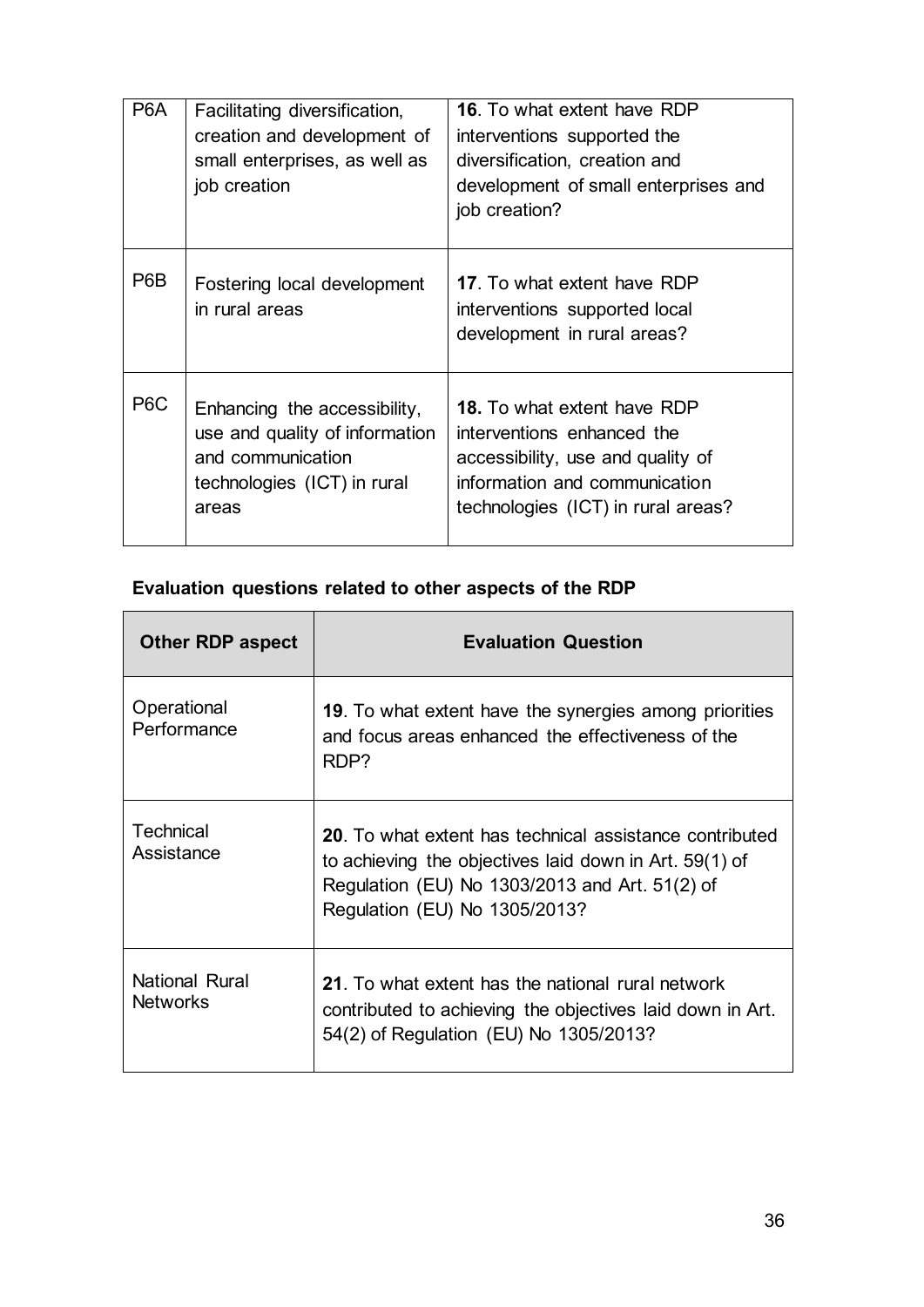## **Evaluation questions related to EU level objectives**

| <b>EU Objective</b>         | <b>Evaluation Question</b>                                                                                                                                                                                                                                                                                                                                                                                     |
|-----------------------------|----------------------------------------------------------------------------------------------------------------------------------------------------------------------------------------------------------------------------------------------------------------------------------------------------------------------------------------------------------------------------------------------------------------|
| EU 2020 Headline<br>Targets | 22. To what extent has the RDP contributed to<br>achieving the EU 2020 headline target of raising the<br>employment rate of the population aged 20-64 to at<br>least 75%?                                                                                                                                                                                                                                      |
|                             | 23. To what extent has the RDP contributed to<br>achieving the EU 2020 headline target of investing 3%<br>of EU's GDP in research and development and<br>innovation?                                                                                                                                                                                                                                           |
|                             | 24. To what extent has the RDP contributed to climate<br>change mitigation and adaptation and to achieving the<br>EU 2020 headline target of reducing greenhouse gas<br>emissions by at least 20% compared to 1990 levels, or<br>by 30% if the conditions are right, to increasing the<br>share of renewable energy in final energy consumption<br>to 20%, and achieving 20% increase in energy<br>efficiency? |
|                             | 25. To what extent has the RDP contributed to<br>achieving the EU 2020 headline target of reducing the<br>number of Europeans living below the national poverty<br>line?                                                                                                                                                                                                                                       |
|                             | 26. To what extent has the RDP contributed to<br>improving the environment and to achieving the EU<br>Biodiversity strategy target of halting the loss of<br>biodiversity and the degradation of ecosystem<br>services, and to restore them?                                                                                                                                                                   |
| <b>CAP Objectives</b>       | 27. To what extent has the RDP contributed to the<br>CAP objective of fostering the competitiveness of<br>agriculture?                                                                                                                                                                                                                                                                                         |
|                             | 28. To what extent has the RDP contributed to the<br>CAP objective of ensuring sustainable management of<br>natural resources and climate action?                                                                                                                                                                                                                                                              |